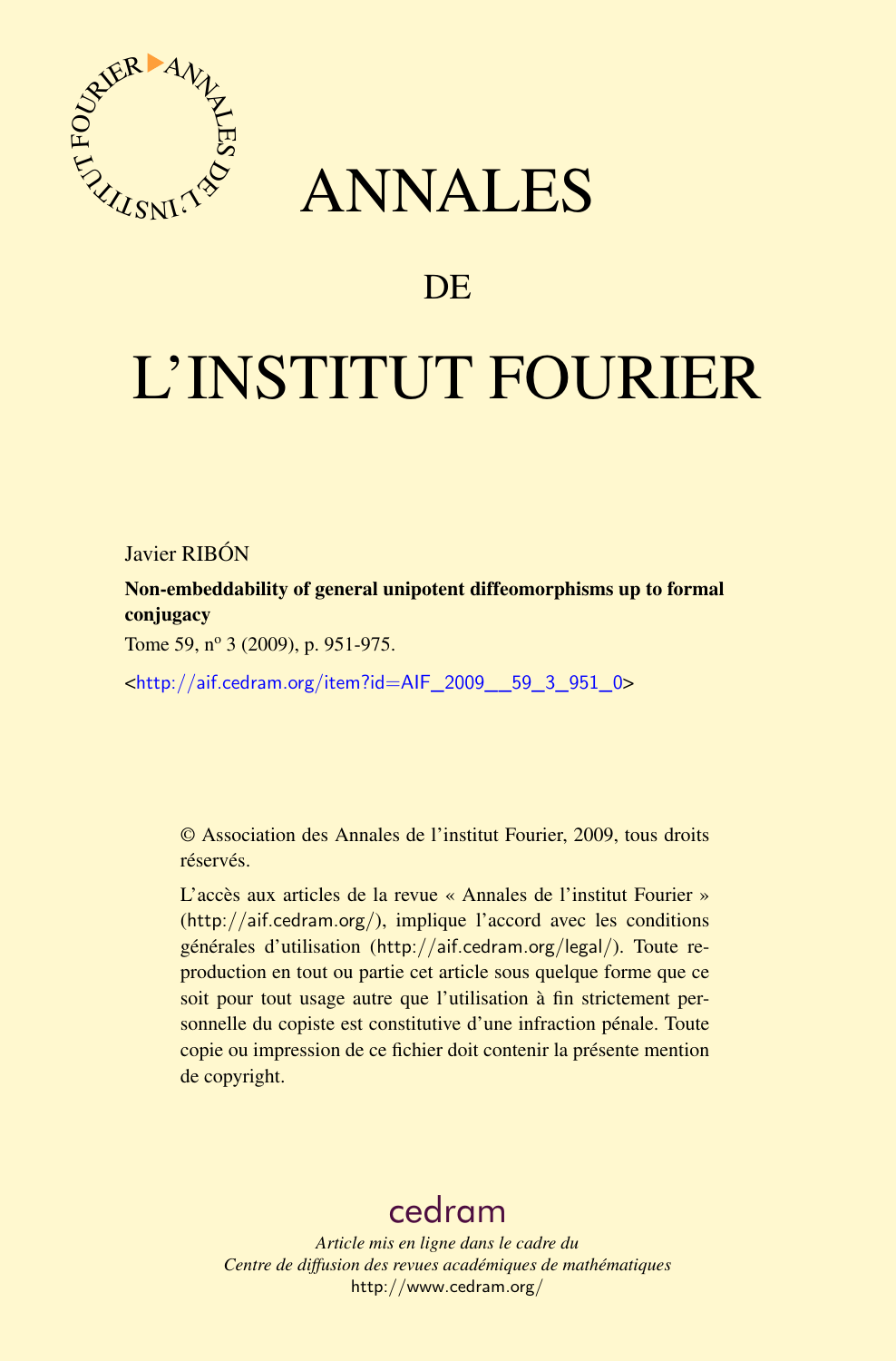#### NON-EMBEDDABILITY OF GENERAL UNIPOTENT DIFFEOMORPHISMS UP TO FORMAL CONJUGACY

#### **by Javier RIBÓN (\*)**

ABSTRACT. — The formal class of a germ of diffeomorphism  $\varphi$  is embeddable in a flow if  $\varphi$  is formally conjugated to the exponential of a germ of vector field. We prove that there are complex analytic unipotent germs of diffeomorphisms at  $\mathbb{C}^n$  $(n > 1)$  whose formal class is non-embeddable. The examples are inside a family in which the non-embeddability is of geometrical type. The proof relies on the properties of some linear functional operators that we obtain through the study of polynomial families of diffeomorphisms via potential theory.

RÉSUMÉ. — La classe formelle d'un difféomorphisme local  $\varphi$  est plongeable dans un flot si  $\varphi$  est formellement conjugué à l'exponentielle d'un germe de champs de vecteurs. On prouve qu'il existe des difféomorphismes unipotents analytiques complexes définis au voisinage de l'origine dans  $\mathbb{C}^n$   $(n > 1)$  dont la classe formelle n'est pas plongeable. Les exemples appartiennent à une famille où le manque de plongeabilité est une propriété de type géométrique. La preuve est basée sur les propriétés de certains opérateurs fonctionnels linéaires qu'on obtient grâce à l'étude des familles polynomiales de difféomorphismes via la théorie du potentiel.

#### **1. Introduction**

In this paper we prove

Main Theorem. — *There exists a unipotent germ of complex analytic* diffeomorphism at  $(\mathbb{C}^2, 0)$  whose formal class is non-embeddable.

Denote by  $\text{Diff}(\mathbb{C}^n,0)$  the set of germs of complex analytic diffeomorphisms at  $(\mathbb{C}^n, 0)$  whereas  $\widehat{\text{Diff}}(\mathbb{C}^n, 0)$  is the formal completion of  $\text{Diff}(\mathbb{C}^n, 0)$ .

*Keywords:* Holomorphic dynamical systems, diffeomorphisms, vector fields, potential theory.

*Math. classification:* 37F75, 32H02, 32A05, 40A05.

<sup>(\*)</sup> The author thanks the referee for the helpful remarks.

The work of the author has been partly financed by Junta de Castilla y León, Project VA059A07 and CNPQ, Project PRONEX-Teoria Geométrica das Equações Diferenciais Complexas.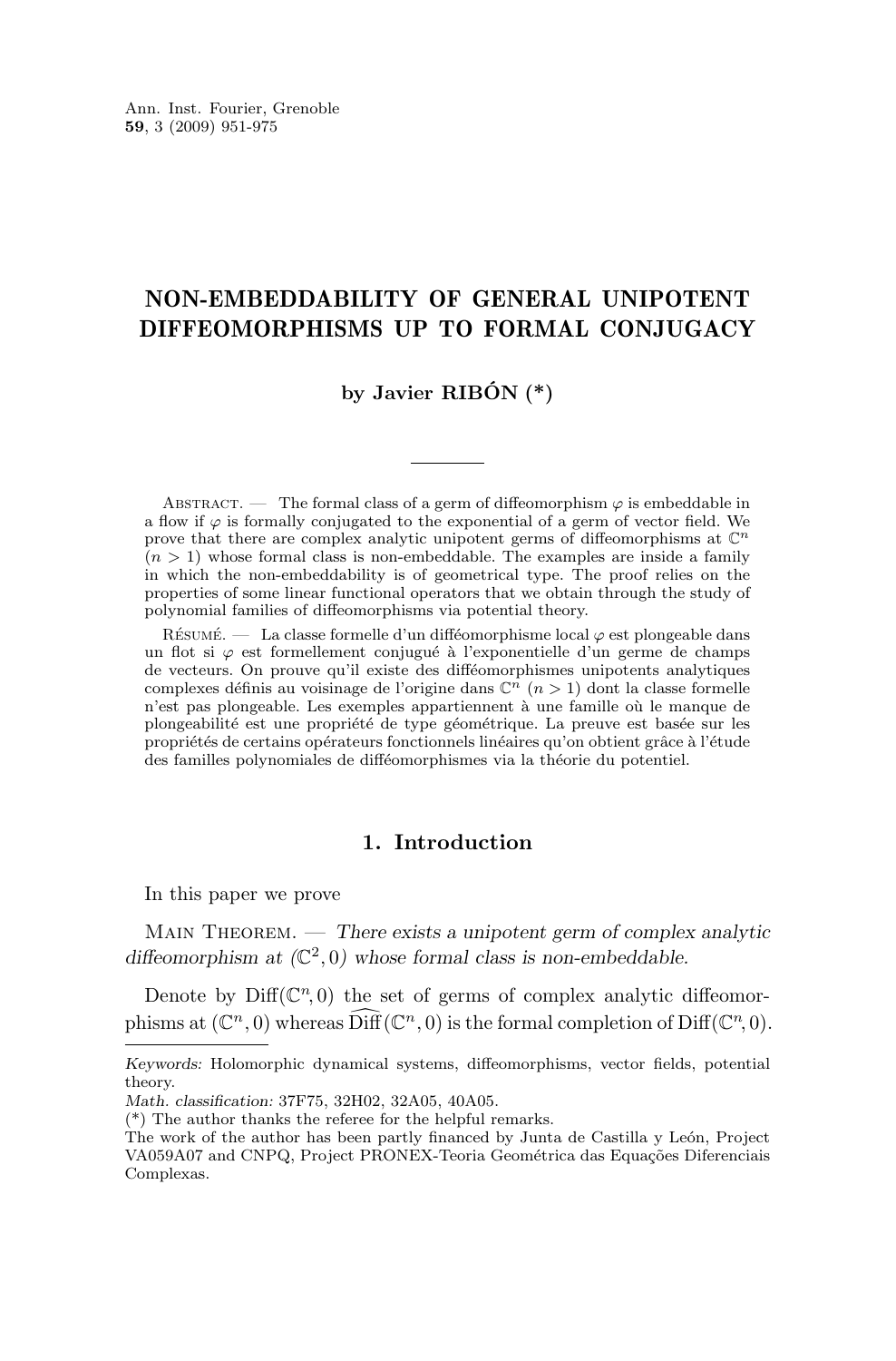A "normal form" for  $\varphi \in \text{Diff}(\mathbb{C}^n,0)$  should be a diffeomorphism formally conjugated to  $\varphi$  but somehow simpler. Every  $\varphi \in \text{Diff}(\mathbb{C}^n,0)$  admits a unique Jordan decomposition

$$
\varphi=\varphi_s\circ\varphi_u=\varphi_u\circ\varphi_s
$$

where  $\varphi_s \in \text{Diff}(\mathbb{C}^n, 0)$  is semisimple and  $\varphi_u \in \text{Diff}(\mathbb{C}^n, 0)$  is unipotent, that is  $j^1\varphi_u - Id$  is nilpotent. Then  $\varphi_s$  is formally linearizable and has the natural normal form  $j^1\varphi_s$ . Note that  $\varphi_u$  is not formally linearizable unless  $\varphi_u \equiv Id$ . Thus, a different approach is required to obtain simple models, up to formal conjugacy, for unipotent diffeomorphisms.

A unipotent  $\varphi \in \text{Diff}(\mathbb{C}^n, 0)$  is the exponential of a unique formal nilpotent vector field X, the so called infinitesimal generator of  $\varphi$  (see [\[3\]](#page-24-0) and [\[8\]](#page-24-0)), which is geometrically significant even if it diverges in general. We denote X by  $\log \varphi$ . We say that the *formal class of*  $\varphi$  *is embeddable* if  $\log \varphi$ is formally conjugated to a germ of convergent vector field  $Y$ . The diffeomorphisms of the form  $\exp(Y)$  provide continuous models  $\exp(tY)$   $(t \in \mathbb{C})$ to compare with the discrete dynamics of  $\varphi$ .

The existence of embeddable elements in the formal class of a diffeomorphism has useful implications. For instance, for  $n = 1$ , a unipotent  $\varphi \in \text{Diff}(\mathbb{C}, 0)$  satisfies  $j^1 \varphi = Id$  and  $\log \varphi$  is always conjugated to a germ of analytic vector field  $Y$ . The normalizing transformation is in general divergent. Anyway, there exist regions (Fatou petals) where it is the asymptotic development of an analytic mapping conjugating  $exp(Y)$  and  $\varphi$ . This phenomenon provides the basis (see Il'yashenko's paper in [\[4\]](#page-24-0)) to construct the Ecalle-Voronin complete system of analytic invariants (Ecalle [\[2\]](#page-24-0), Voronin [\[18\]](#page-25-0), Martinet-Ramis [\[8\]](#page-24-0), Malgrange [\[7\]](#page-24-0)). The same strategy can be applied in some cases in higher dimension. For instance Voronin [\[17\]](#page-25-0) classifies analytically the unipotent diffeomorphisms in  $\text{Diff}(\mathbb{C}^2,0)$  which are formally conjugated to a diffeomorphism of the form  $(x, y + x^k) = \exp(x^k \partial/\partial y)$  for some  $k \in \mathbb{N}$ .

In the previous cases the analytic classification relies on the study of the normalizing transformation to a simpler model. Normalizing transformations are quite well understood whereas it is more difficult to describe the possible final models up to formal conjugacy and their properties. A good example is provided by Birkhoff normal forms attached to analytic Hamiltonian vector fields (see [\[12\]](#page-25-0), see [\[6\]](#page-24-0) for properties of embeddability of symplectic diffeomorphisms in the flow of an analytic Hamiltonian vector field). On the one hand the properties of the normalizing transformations are well-documented. On the other hand the Birkhoff normal forms are either always convergent or generically divergent [\[12\]](#page-25-0). Nevertheless Pérez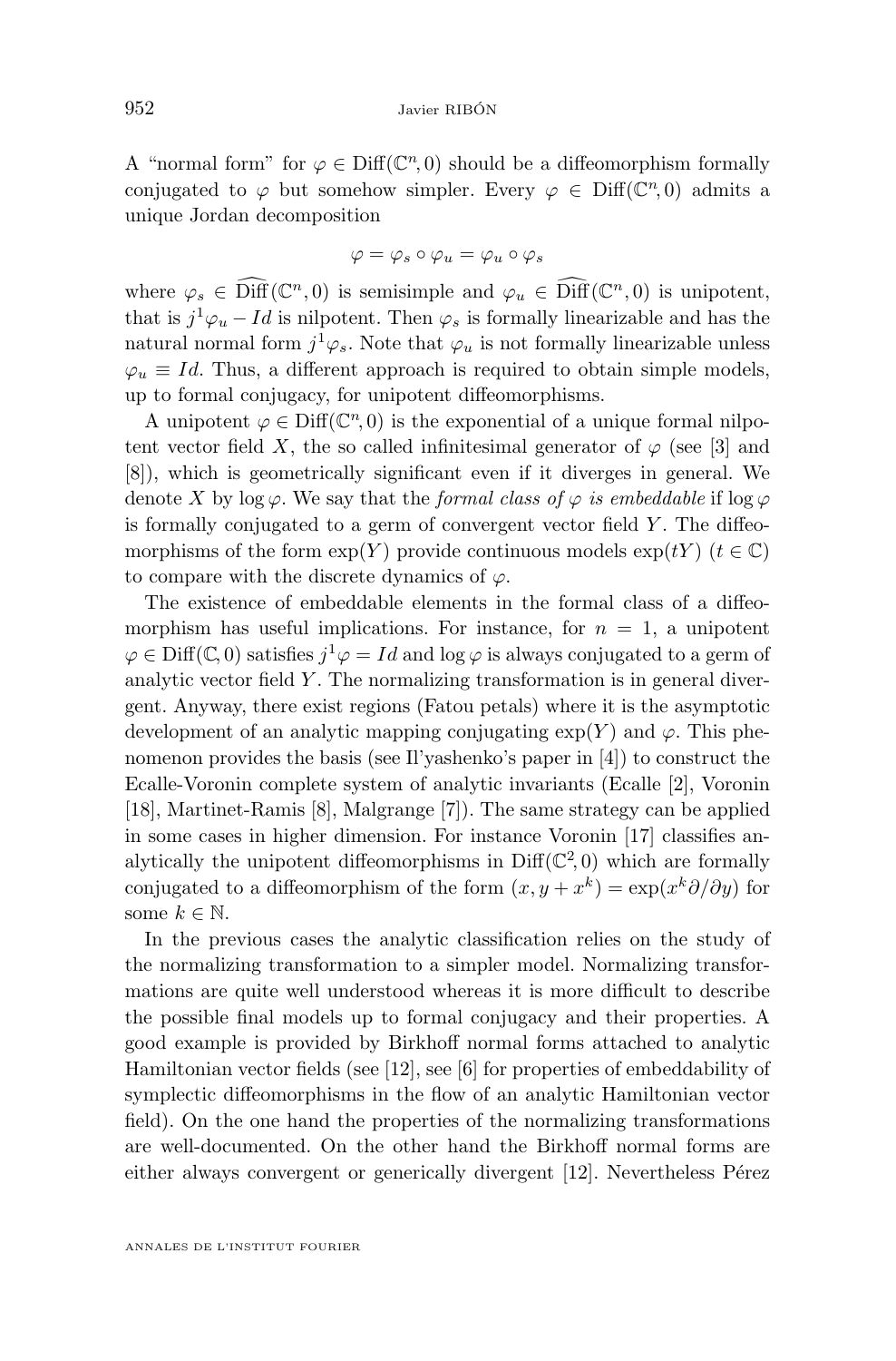

*Figure 1.1. Real picture of the transport mapping*

Marco stresses that whether or not there exists a divergent Birkhoff normal form is still an open problem. Our Main Theorem claims that examples of unipotent diffeomorphisms whose formal class only contains diffeomorphisms with divergent infinitesimal generator can be provided. They can be chosen of the form

$$
\varphi_{\Delta,w}(x,y)=(x+y(y-x)\Delta(x,y),y+y(y-x)w(x,y)).
$$

Moreover, for this kind of diffeomorphisms the obstruction to the embeddability of the formal class is of geometrical type.

The proof of the Main Theorem is based on the study of the transport mapping. Suppose  $\log \varphi_{\Delta,w}$  is a germ of convergent vector field. Then

$$
L_{\Delta,w} \stackrel{def}{=} \frac{1}{y(y-x)} \log \varphi_{\Delta,w}
$$

is regular, i.e.  $L_{\Delta,w}(0) \neq 0$ , and transversal to both  $y = 0$  and  $y = x$ . We can define a correspondence  $Tr_{\Delta,w}$  associating to each point P in  $y = 0$ the unique point in  $y = x$  contained in the trajectory of  $L_{\Delta,w}$  passing through P. This correspondence is the transport mapping. Even if  $\log \varphi_{\Delta,w}$ is divergent we manage to define  $Tr_{\Delta,w}$ ; it is a formal invariant. We prove the following characterization for the non-embeddability of the formal class:

PROPOSITION 1.1. — If the formal class of  $\varphi_{\Delta,w}$  is embeddable then  $Tr_{\Delta,w}$  *is an analytic mapping.* 

Fix a unit  $w \in \mathbb{C}\{x, y\}$ ,  $w(0) \neq 0$ , such that  $\ln \varphi_{0,w}$  is not convergent. We claim that there exists  $\Delta$  in  $\mathbb{C}\{x,y\}, \Delta(0) = 0$ , such that  $Tr_{\Delta,w}$  diverges.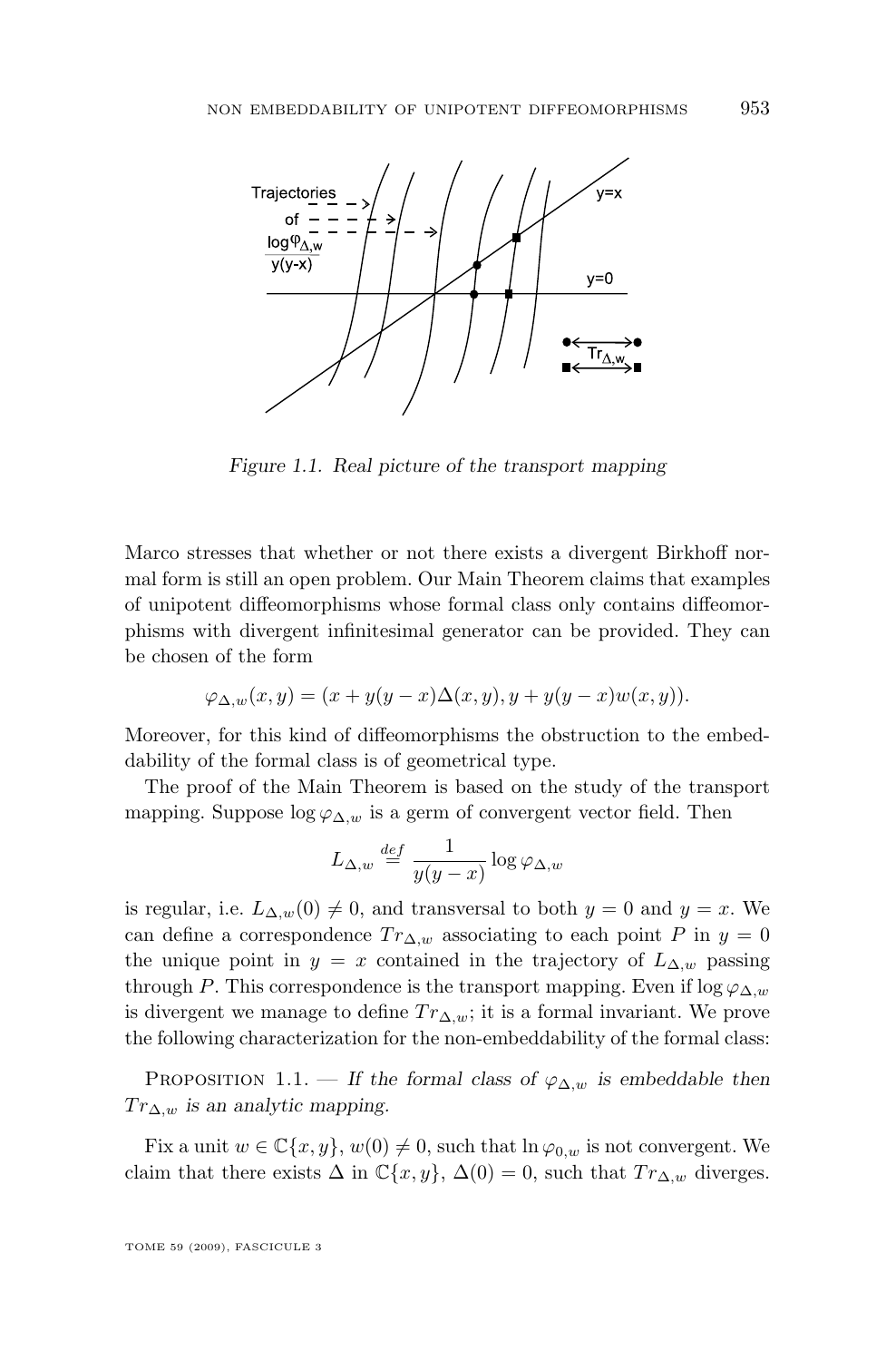We argue by contradiction. Note that  $Tr_{\Delta,w}$  can be analytic (for example  $Tr_{\Delta,w}(x,0) \equiv (x,x)$  whereas  $\log \varphi_{\Delta,w}$  is divergent. The divergence of  $Tr_{\Delta,w}$  is even stronger than the non-existence of a germ of convergent vector field collinear to  $\log \varphi_{\Delta,w}$ . It is obtained through a fine analysis of the nature of the family  $(\varphi_{\Delta,w})_{\Delta}$ .

We consider polynomial families on  $\lambda \in \mathbb{C}$  of the form

$$
\varphi_{\lambda\Delta,w}(x,y)=(x+\lambda y(y-x)\Delta(x,y),y+y(y-x)w(x,y)).
$$

The embeddability of the formal class of  $\varphi_{\lambda\Delta,w}$  for any  $\lambda \in \mathbb{C}$  allows to find a linear equation

$$
\hat{\epsilon} - \hat{\epsilon} \circ \varphi_{0,w} = y(y - x)\Delta \quad \text{(homological equation)}
$$

such that  $\hat{\epsilon}_{\Delta}(x, x) - \hat{\epsilon}_{\Delta}(x, 0) \in \mathbb{C}\{x\}$  for every solution  $\hat{\epsilon}_{\Delta} \in \mathbb{C}[[x, y]]$ . The proof of the convergence of  $\hat{\epsilon}_{\Delta}(x, x) - \hat{\epsilon}_{\Delta}(x, 0)$  is based on potential theory techniques. The homological equation has a formal solution  $\hat{\epsilon}_{\Delta}$  for any  $\Delta \in \mathbb{C}[[x, y]],$  moreover  $\hat{\epsilon}_{\Delta}(x, x) - \hat{\epsilon}_{\Delta}(x, 0)$  does not depend on the choice of  $\hat{\epsilon}_{\Delta}$ . Then the operator  $S_w : \mathbb{C}[[x,y]] \to \mathbb{C}[[x]]$  given by

$$
S_w(\Delta) = \hat{\epsilon}_{\Delta}(x, x) - \hat{\epsilon}_{\Delta}(x, 0)
$$

is linear, well-defined and  $S_w(\mathfrak{m}_{x,y}) \subset \mathbb{C}\{x\}$  where  $\mathfrak{m}_{x,y} \subset \mathbb{C}\{x,y\}$  is the maximal ideal. Now it suffices to study a linear operator attached to the dynamically simple diffeomorphism  $\varphi_{0,w}$ , in particular  $x \circ \varphi_{0,w} = x$  will be a key property to prove that  $S_w(\mathfrak{m}_{x,y})$  contains divergent elements.

The operator  $S_w$  was defined in terms of a difference equation. We can replace the difference equation with a differential equation easier to handle. More precisely  $S_w(\Delta) = \hat{\Gamma}(x, x) - \hat{\Gamma}(x, 0)$  for every solution  $\hat{\Gamma} \in \mathbb{C}[[x, y]]$  of

$$
(\log \varphi_{0,w})(\hat{\Gamma}) = -y(y-x)\Delta.
$$

Since  $\log \varphi_{0,w}$  diverges and  $x \circ \varphi_{0,w} = x$  then  $\log \varphi_{0,w} = \hat{w}y(y-x)\partial/\partial y$ for some divergent  $\hat{w} \in \mathbb{C}[[x, y]]$ . The collinearity of log  $\varphi_{0,w}$  and  $\partial/\partial y$ , in addition to some functional analysis techniques, can be used to prove that the property  $S_w(\mathfrak{m}_{x,y}) \subset \mathbb{C}\lbrace x \rbrace$  implies that  $\hat{w} \in \mathbb{C}\lbrace x,y \rbrace$ . Here we have our contradiction.

We do not describe the nature of the transport mapping, besides the fact that it is generically divergent. It would be interesting to know what divergent mappings can be obtained as transport mappings of diffeomorphisms of type  $\varphi_{\Delta,w}$ .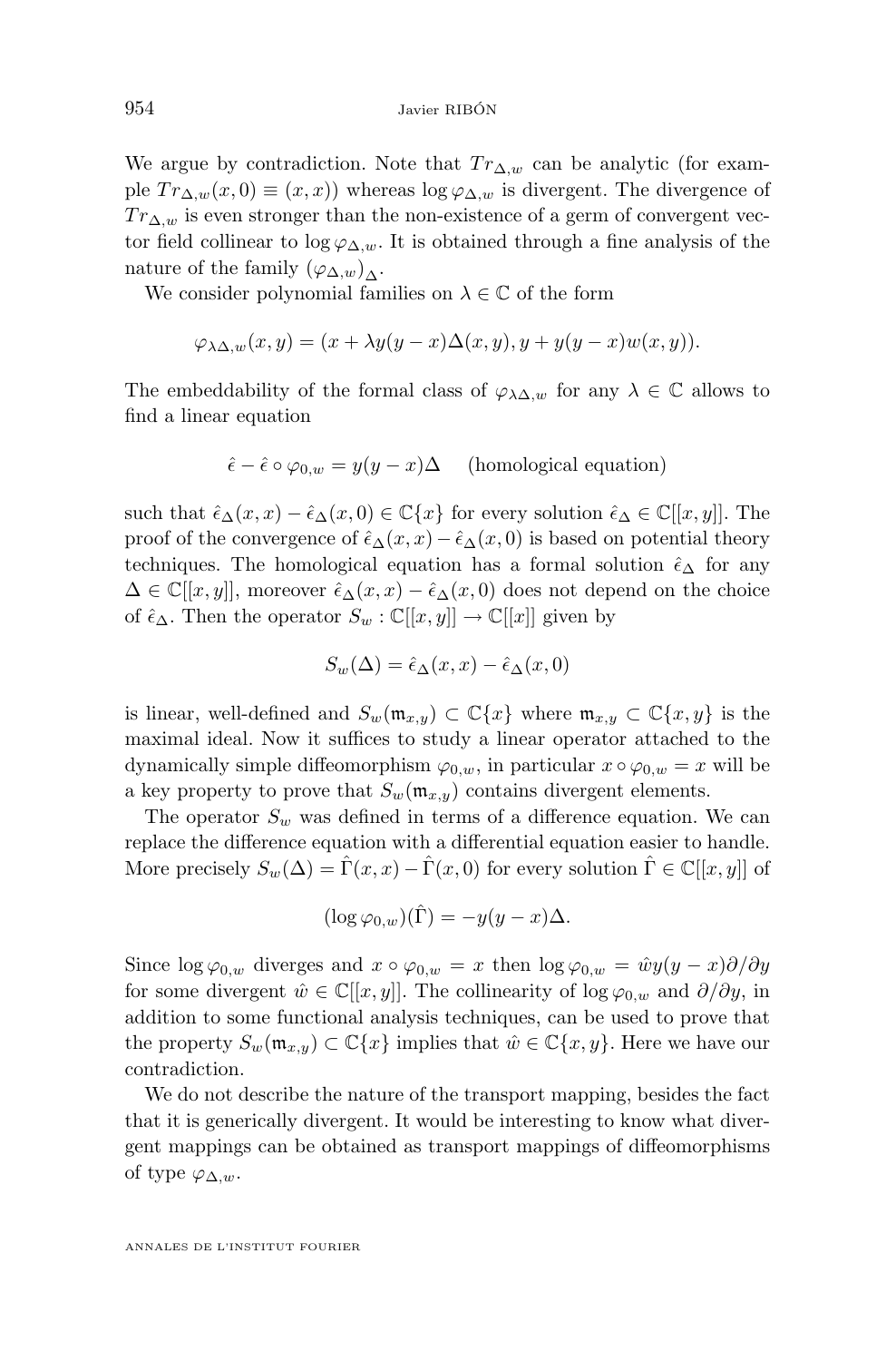#### **2. Basic facts**

<span id="page-5-0"></span>In this section we introduce some well-known facts about diffeomorphisms and vector fields for the sake of completeness.

We denote by  $\mathcal{X}(\mathbb{C}^n,0)$  the set of germs of complex analytic vector fields at  $0 \in \mathbb{C}^n$ . A *formal vector field*  $\hat{X}$  is a derivation of the ring  $\mathbb{C}[[x_1, \ldots, x_n]].$ We also express  $\hat{X}$  in the more conventional form

$$
\hat{X} = \sum_{j=1}^{n} \hat{X}(x_j) \frac{\partial}{\partial x_j}.
$$

Given  $X \in \mathcal{X}(\mathbb{C}^n, 0)$  the derivation associated to X restricts to a derivation of the ring  $\mathbb{C}\{x_1,\ldots,x_n\}$ . Indeed  $X(g)$  is the Lie derivative  $L_X g$  for any  $g \in \mathbb{C} \{x_1, \ldots, x_n\}.$ 

We say that a formal vector field  $\hat{X} = \sum_{j=1}^{n} \hat{a}_j(x_1, \ldots, x_n) \partial/\partial x_j$  where  $\hat{a}_j \in \mathbb{C}[[x_1,\ldots,x_n]]$  for any  $1 \leqslant j \leqslant n$  is nilpotent if  $\hat{X}(0) = 0$  and  $j^1\hat{X}$ is nilpotent. We denote by  $\hat{X}_N(\mathbb{C}^n,0)$  and  $X_N(\mathbb{C}^n,0)$  the sets of formal nilpotent vector fields and germs of nilpotent vector fields respectively.

Let  $\hat{\mathfrak{m}}$  be the maximal ideal of  $\mathbb{C}[[x_1,\ldots,x_n]]$ . We say that a *formal diffeomorphism* is an automorphism  $\hat{\sigma} : \mathbb{C}[[x_1, \ldots, x_n]] \to \mathbb{C}[[x_1, \ldots, x_n]]$  of C-algebras such that  $\hat{\sigma}(\hat{\mathfrak{m}}) = \hat{\mathfrak{m}}$ . Equivalently we can express  $\hat{\sigma}$  in the form

$$
\hat{\sigma} = (\hat{\sigma}(x_1), \dots, \hat{\sigma}(x_n)) \in \mathbb{C}[[x_1, \dots, x_n]]^n
$$

where  $j^1\hat{\sigma}$  is a linear isomorphism. We denote by  $\widehat{\text{Diff}}(\mathbb{C}^n,0)$  and  $\text{Diff}(\mathbb{C}^n,0)$ the set of formal diffeomorphisms and germs of diffeomorphisms respectively. If  $j^1\hat{\sigma}$  is unipotent (i.e. if 1 is the only eigenvalue of  $j^1\hat{\sigma}$ ) then we say that  $\hat{\sigma}$  is unipotent. We denote by  $\widehat{\text{Diff}}_u(\mathbb{C}^n,0)$  the set of formal unipotent diffeomorphisms.

Let  $X \in \mathcal{X}(\mathbb{C}^n, 0)$ ; suppose that X is singular at 0. We denote by  $\exp(tX)$ (for  $t \in \mathbb{C}$ ) the flow of the vector field X, it is the unique solution of the differential equation

$$
\frac{\partial}{\partial t}\exp(tX)=X(\exp(tX))
$$

with initial condition  $exp(0X) = Id$ . We define the exponential  $exp(X)$  of X as  $\exp(1X)$ . We define the exponential operator

$$
\exp(\hat{X}) : \mathbb{C}[[x_1,\ldots,x_n]] \rightarrow \mathbb{C}[[x_1,\ldots,x_n]]
$$
  

$$
g \rightarrow \sum_{j=0}^{\infty} \frac{\hat{X}^j}{j!}(g).
$$

for any element  $\hat{X}$  of  $\hat{\mathcal{X}}_N(\mathbb{C}^n,0)$ . The definitions of exponential coincide if  $\hat{X} \in \mathcal{X}_N(\mathbb{C}^n,0)$ , i.e. the image of g by the operator  $\exp(\hat{X})$  is  $g \circ \exp(\hat{X})$  for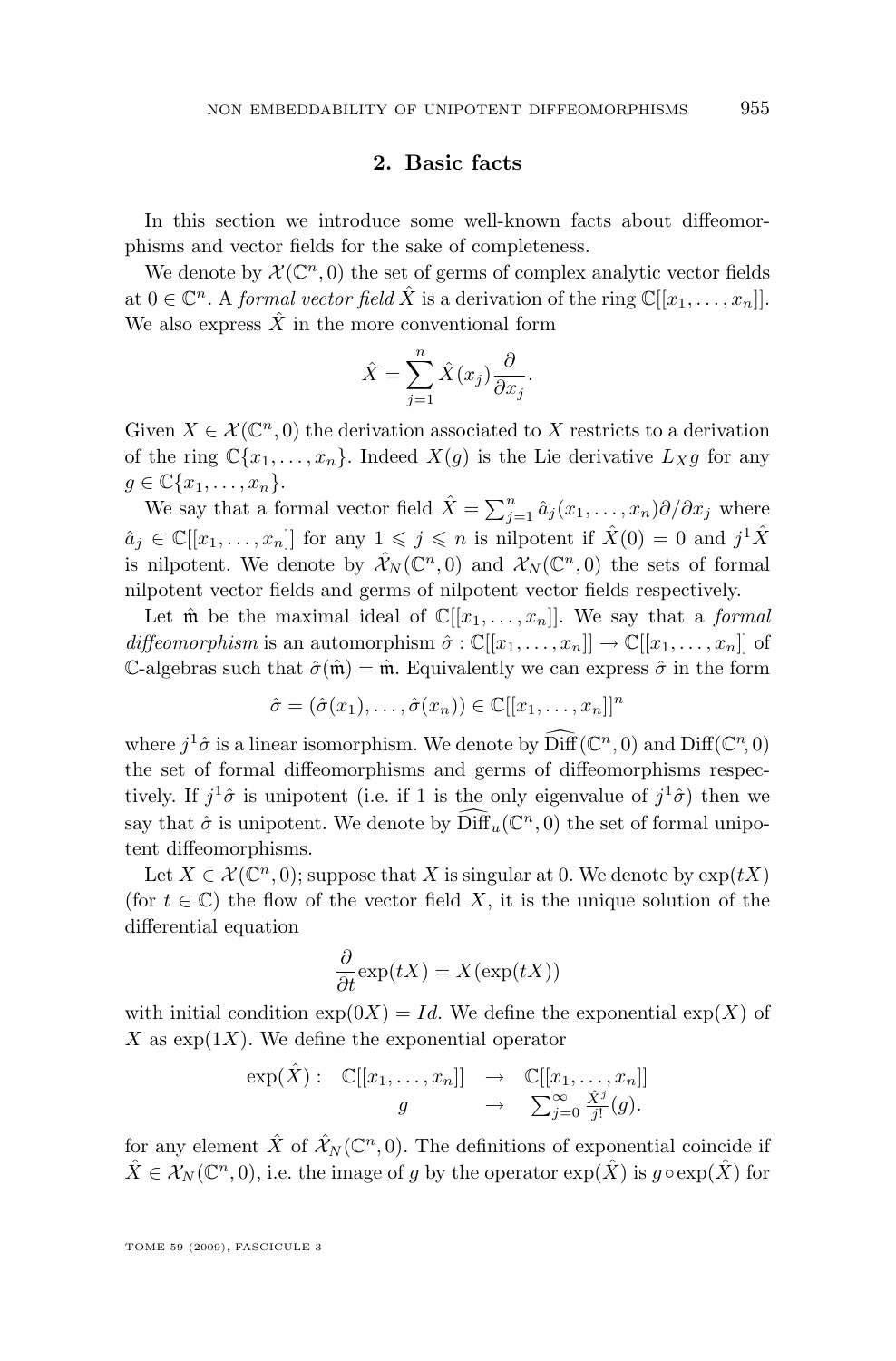<span id="page-6-0"></span>any  $g \in \mathbb{C}\{x_1,\ldots,x_n\}$ . Given  $t \in \mathbb{C}$  the formal flow  $\exp(t\hat{X})$  is an operator such that

(2.1) 
$$
\exp(t\hat{X})(g) = \sum_{j=0}^{\infty} \frac{(t\hat{X})^j}{j!}(g) = \sum_{j=0}^{\infty} t^j \frac{\hat{X}^j}{j!}(g)
$$

for any  $g \in \mathbb{C}[[x_1,\ldots,x_n]]$ . The property

(2.2) 
$$
\exp((t+s)\hat{X}) = \exp(t\hat{X}) \circ \exp(s\hat{X}) \ \forall s, t \in \mathbb{C}
$$

follows from equation (2.1) and the formal identity  $e^{t+s} = e^t e^s$  since  $t\hat{X}$ and  $s\hat{X}$  commute.

The nilpotent character of  $\hat{X}$  implies that the power series  $\exp(\hat{X})(q)$ converges in the Krull topology for any  $g \in \mathbb{C}[[x_1, \ldots, x_n]]$ . Moreover, since  $\hat{X}$  is a derivation then  $\exp(\hat{X})$  acts as a diffeomorphism, i.e.

$$
\exp(\hat{X})(g_1g_2) = \exp(\hat{X})(g_1)\exp(\hat{X})(g_2) \quad \forall g_1, g_2 \in \mathbb{C}[[x_1,\ldots,x_n]].
$$

Moreover  $j^1 \exp(\hat{X}) = \exp(j^1 \hat{X})$ , thus  $j^1 \exp(\hat{X})$  is a unipotent linear isomorphism. The following proposition is classical.

PROPOSITION 2.1. — *(see* [\[3\]](#page-24-0), [\[8\]](#page-24-0)*)* The mapping  $\hat{X} \mapsto \exp(1\hat{X})$  maps *bijectively*  $\hat{\mathcal{X}}_N(\mathbb{C}^n,0)$  onto  $\widehat{\text{Diff}}_u(\mathbb{C}^n,0)$ . Moreover, if  $\hat{X} \in \hat{\mathcal{X}}_N(\mathbb{C}^n,0)$  then  $\exp(t\hat{X})(g)$  *belongs to*  $\mathbb{C}[t][[x_1,\ldots,x_n]]$  *for any*  $g \in \mathbb{C}[[x_1,\ldots,x_n]]$ *.* 

Consider the inverse mapping  $log : \widehat{\text{Diff}}_u(\mathbb{C}^n,0) \to \hat{\mathcal{X}}_N(\mathbb{C}^n,0)$ . An element  $\varphi$  of  $\widehat{\text{Diff}}_u(\mathbb{C}^n,0)$  defines an isomorphism

$$
\varphi : \mathbb{C}[[x_1,\ldots,x_n]] \to \mathbb{C}[[x_1,\ldots,x_n]]
$$

of C-algebras such that  $\varphi(g) = g \circ \varphi$  for any  $g \in \mathbb{C}[[x_1, \ldots, x_n]]$ . Denote by  $\Theta : \mathbb{C}[[x_1,\ldots,x_n]] \to \mathbb{C}[[x_1,\ldots,x_n]]$  the operator  $\varphi - Id$ , i.e. we have  $\Theta(g) = \varphi(g) - Id(g) = g \circ \varphi - g$  for any  $g \in \mathbb{C}[[x_1, \ldots, x_n]]$ . The operator  $\varphi - Id$  is not associated to a diffeomorphism. We have

(2.3) 
$$
(\log \varphi)(g) = (\log(Id + \Theta))(g) = \sum_{j=1}^{\infty} (-1)^{j+1} \frac{\Theta^j(g)}{j}
$$

for  $g \in \mathbb{C}[[x_1,\ldots,x_n]]$ . The series in the right hand side converges in the Krull topology since  $\varphi$  is unipotent. Moreover  $j^1(\log \varphi) = \log(j^1 \varphi)$  is nilpotent and  $\log \varphi$  satisfies the Leibnitz rule. We say that  $\log \varphi$  is the *infinitesimal generator* of  $\varphi$ . Even if  $\varphi \in \widehat{\text{Diff}}_u(\mathbb{C}^n,0) \cap \text{Diff}(\mathbb{C}^n,0)$  in general  $\varphi$  is divergent.

Consider an ideal  $\hat{I} \subset \mathbb{C}[[x_1,\ldots,x_n]]$ . We denote by  $Z(\hat{I})$  the set of formal curves  $\hat{\gamma} \in (t\mathbb{C}[[t]])^n$  such that  $\hat{h} \circ \hat{\gamma} = 0$  for any  $\hat{h} \in \hat{I}$ . Conversely, for  $\hat{\Delta} \subset (t\mathbb{C}[[t]])^n$  we define  $I(\hat{\Delta})$  as the set of series  $\hat{h} \in \mathbb{C}[[x_1,\ldots,x_n]]$ such that  $h \circ \hat{\gamma} = 0$  for any  $\hat{\gamma} \in \Delta$ . We have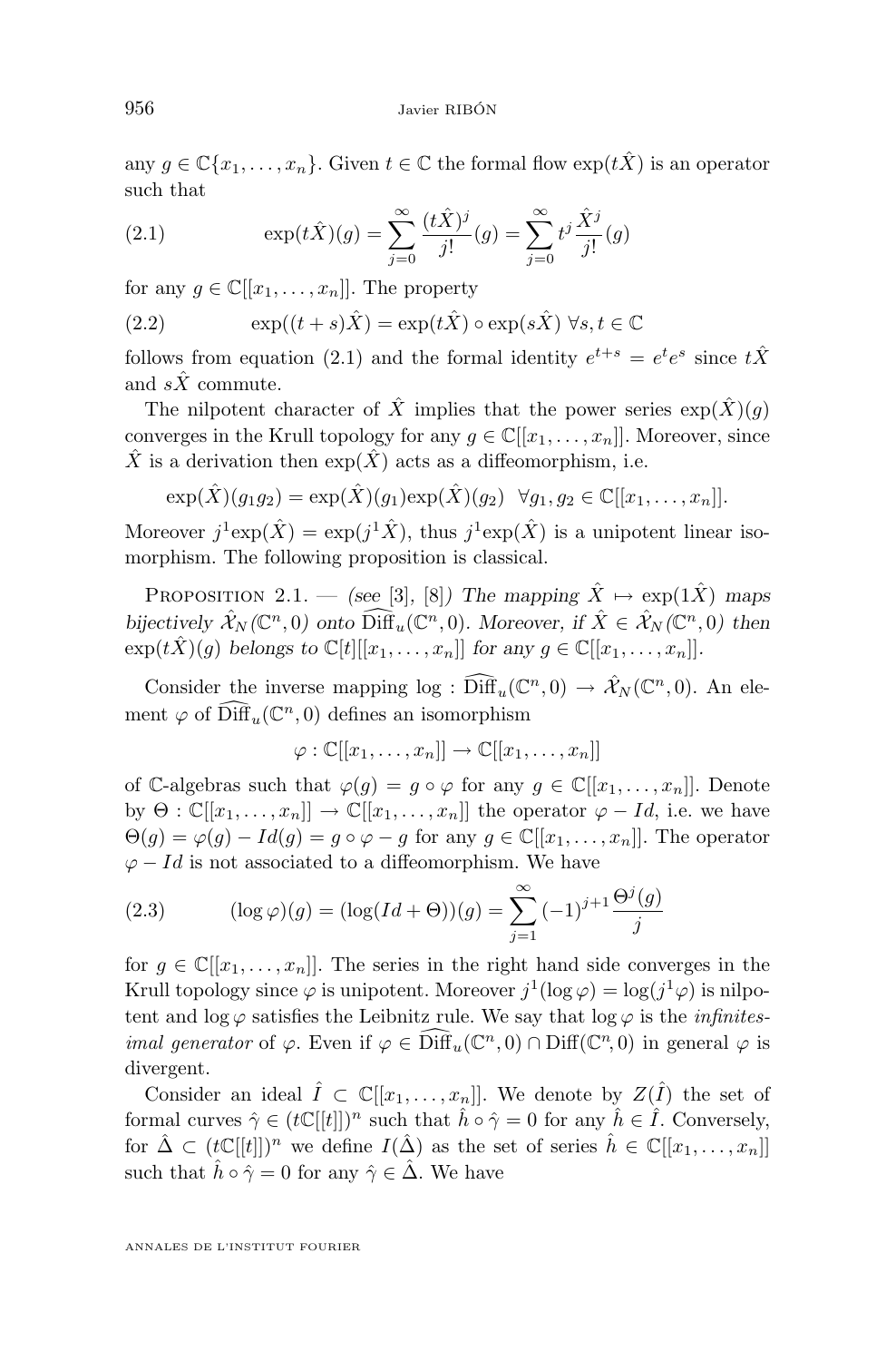<span id="page-7-0"></span>PROPOSITION 2.2 (Formal theorem of zeros [\[16\]](#page-25-0), pages  $49-50$ ). — Let  $\hat{I}$ *be an ideal of*  $\mathbb{C}[[x_1, \ldots, x_n]]$ *. Then* 

$$
I(Z(\hat{I})) = \sqrt{\hat{I}}.
$$

Let  $\hat{Y} = \hat{a}(x, y)\partial/\partial x + \hat{b}(x, y)\partial/\partial y$  be a formal vector field. We consider the set

$$
\mathcal{F}(\hat{Y}) = \{\hat{g} \in \mathbb{C}[[x, y]] \; : \; \hat{Y}(\hat{g}) = 0\}
$$

of first integrals of  $\hat{Y}$ . We say that  $\hat{f} \in \mathcal{F}(\hat{Y})$  is primitive if  $\sqrt[k]{\hat{f}}$  does not belong to  $\mathbb{C}[[x,y]]$  for  $k > 1$ . If  $\mathcal{F}(\hat{Y}) \neq \mathbb{C}$  there exists a primitive formal first integral  $\hat{f}$ ; moreover we have

$$
\mathcal{F}(\hat{Y})=\mathbb{C}[[z]]\circ \hat{f}
$$

(Mattei-Moussu [\[9\]](#page-24-0)), and the primitive first integral can be chosen in  $\mathbb{C}\{x, y\}$ if  $\hat{Y}$  is a germ of holomorphic vector field.

We can give an alternative characterization for the first integrals of the infinitesimal generator of a unipotent diffeomorphism.

LEMMA 2.3. — Let 
$$
\sigma \in \widehat{\text{Diff}}_u(\mathbb{C}^n, 0)
$$
 and  $\hat{f} \in \mathbb{C}[[x_1, \dots, x_n]]$ . Then  
\n
$$
(\log \sigma)(\hat{f}) = 0 \Leftrightarrow \hat{f} \circ \sigma = \hat{f}.
$$

*Proof. —* We have

$$
\hat{f} \circ \exp(\log \sigma) = \hat{f} + (\log \sigma)(\hat{f}) + \frac{(\log \sigma)^2(\hat{f})}{2!} + \dots
$$

Therefore  $(\log \sigma)(\hat{f}) = 0$  implies  $\hat{f} \circ \sigma = \hat{f}$ .

Suppose  $\hat{f} \circ \sigma = \hat{f}$ . Denote by  $\Theta$  the operator  $\sigma - Id$ . We have  $\Theta(\hat{f}) = 0$ by hypothesis and then  $\Theta^{j}(\hat{f}) = 0$  for any  $j \in \mathbb{N}$ . We obtain  $(\log \sigma)(\hat{f}) = 0$ by equation [\(2.3\)](#page-6-0).

#### **3. Formal conjugacy**

Throughout this paper we work with germs of diffeomorphisms in  $(\mathbb{C}^2, 0)$ of the form

$$
\varphi_{\Delta,w}(x,y) = (x + y(y - x)\Delta(x,y), y + y(y - x)w(x,y))
$$

where  $w, \Delta \in \mathbb{C}\{x, y\}$  and  $w(0, 0) \neq 0 = \Delta(0, 0)$ . In this section we describe a geometrical condition for the formal class of  $\varphi_{\Delta,w}$  not to be embeddable.

Next, we describe the structure of  $\log \varphi_{\Delta,w}$ .

DEFINITION 3.1. — Let  $\mathfrak{m}_{x,y}$  and  $\hat{\mathfrak{m}}_{x,y}$  be the maximal ideals of the *rings*  $\mathbb{C}\{x, y\}$  *and*  $\mathbb{C}[[x, y]]$  *respectively.*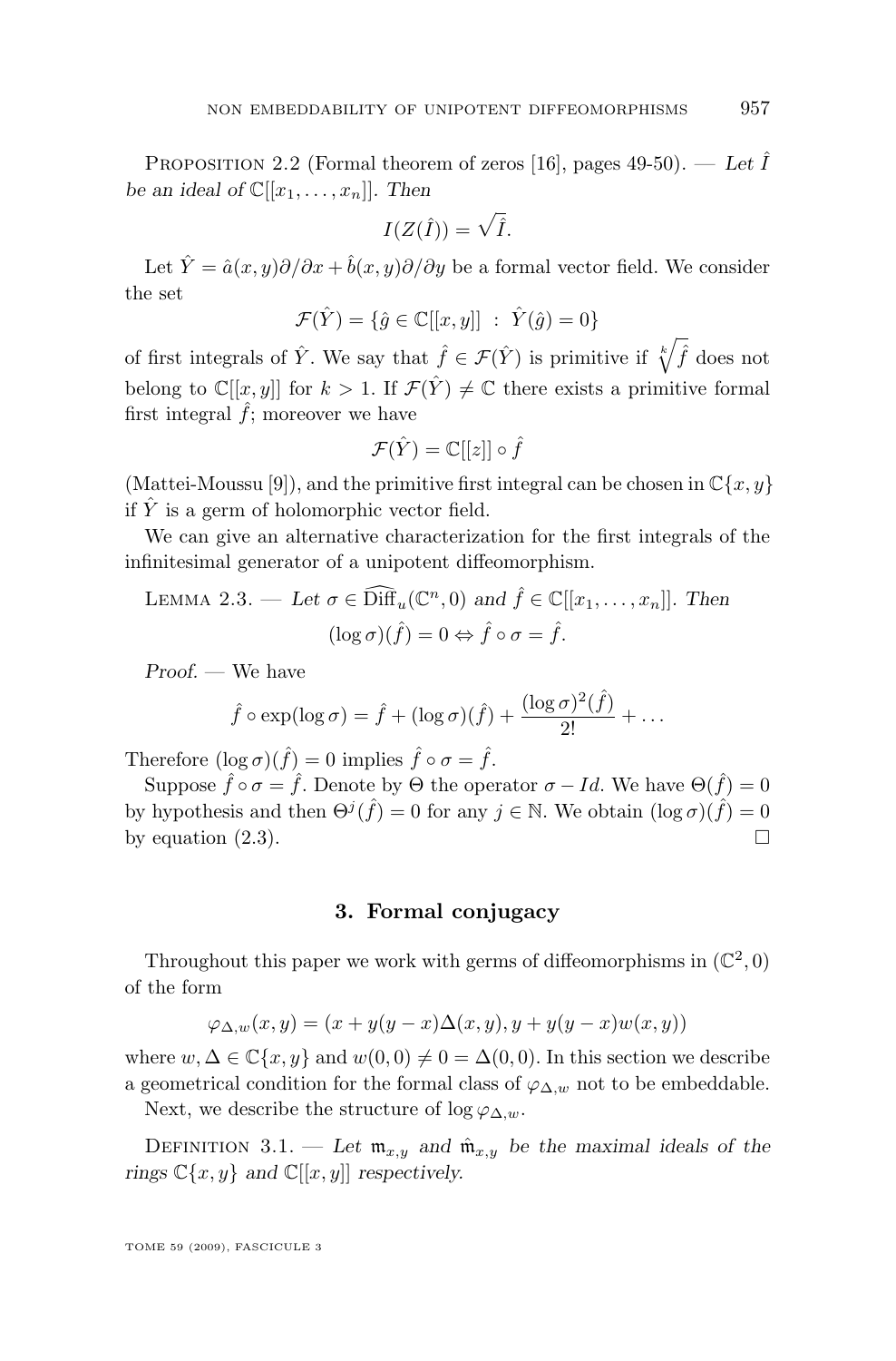<span id="page-8-0"></span>LEMMA 3.2. — The formal vector field  $\log \varphi_{\Delta,w}$  is of the form

$$
\log \varphi_{\Delta, w} = y(y - x) \left( w(0, 0) \frac{\partial}{\partial y} + h.o.t. \right)
$$

*where* h.o.t *stands for a formal vector field whose coefficients belong to*  $\hat{\mathfrak{m}}_{x,y}$ .

*Proof.* — We denote by  $\Theta$  the operator  $\varphi_{\Delta,w} - Id$ . Let I be the ideal  $(y(y-x))$  of  $\mathbb{C}[[x,y]]$ . We denote  $X = \log \varphi_{\Delta,w}$ . It is clear that  $\Theta(\mathbb{C}[[x,y]])$  is contained in I. Thus  $X(\mathbb{C}[[x,y]])$  is contained in I by equation [\(2.3\)](#page-6-0). Since we have  $X = X(x)\partial/\partial x + X(y)\partial/\partial y$  and  $I \subset \hat{\mathfrak{m}}_{x,y}^2$  we obtain  $X(I) \subset I\hat{\mathfrak{m}}_{x,y}$ . Given  $g \in I$  we have

$$
\Theta(g) = X\left(g + X\left(\sum_{j=2}^{\infty} \frac{X^{j-2}(g)}{j!}\right)\right) \in X(I + X(\mathbb{C}[[x,y]])) = X(I).
$$

Therefore we get  $\Theta(I) \subset X(I) \subset I\hat{\mathfrak{m}}_{x,y}$ . The equation [\(2.3\)](#page-6-0) implies

$$
X(x) = y(y - x)\Delta(x, y) + \Theta\left(\Theta\left(\sum_{j=2}^{\infty} (-1)^{j+1} \frac{\Theta^{j-2}(x)}{j}\right)\right)
$$

and then

$$
X(x) \in (y(y-x)\Delta(0,0) + I\hat{\mathfrak{m}}_{x,y}) + \Theta(I) = y(y-x)\Delta(0,0) + I\hat{\mathfrak{m}}_{x,y}.
$$

Analogously we obtain  $X(y) - y(y - x)w(0, 0) \in I\hat{\mathfrak{m}}_{x,y}$ . The lemma is a consequence of the equation  $X = X(x)\partial/\partial x + X(y)\partial/\partial y$ .

We denote the formal vector field  $\log \varphi_{\Delta,w}/(y(y-x))$  by  $L_{\Delta,w}$ .

LEMMA 3.3. — *For any*  $\varphi_{\Delta,w}$  *and*  $\hat{g} \in \mathbb{C}[[x]]$  *there exists a unique*  $\hat{f}$  *in*  $\mathbb{C}[[x,y]]$  *such that*  $(\log \varphi_{\Delta,w})(\hat{f}) = 0$  *and*  $\hat{f}(x,0) = \hat{g}(x)$ *.* 

*Proof.* — By lemma 3.2 we have that  $L_{\Delta,w}(y)$  is a unit. Then

$$
(\log \varphi_{\Delta,w})(\hat{f}) = 0 \Leftrightarrow \frac{\partial \hat{f}}{\partial y} = -\frac{L_{\Delta,w}(x)}{L_{\Delta,w}(y)} \frac{\partial \hat{f}}{\partial x}.
$$

As a consequence there is a unique formal solution of the previous equation fulfilling the initial condition  $\hat{f}(x, 0) = \hat{g}(x)$ .

We want to introduce the formal invariants of  $\varphi_{\Delta,w}$ . The first formal invariant is the fixed points set  $Fix(\varphi_{\Delta,w}).$ 

PROPOSITION 3.4. — *Let*  $\tau_1, \tau_2 \in \text{Diff}(\mathbb{C}^n, 0)$  *and*  $\hat{\sigma} \in \text{Diff}(\mathbb{C}^n, 0)$  *such that*  $\hat{\sigma} \circ \tau_1 = \tau_2 \circ \hat{\sigma}$ *. Then we have*  $\hat{\sigma}(Fix(\tau_1)) = Fix(\tau_2)$ *.*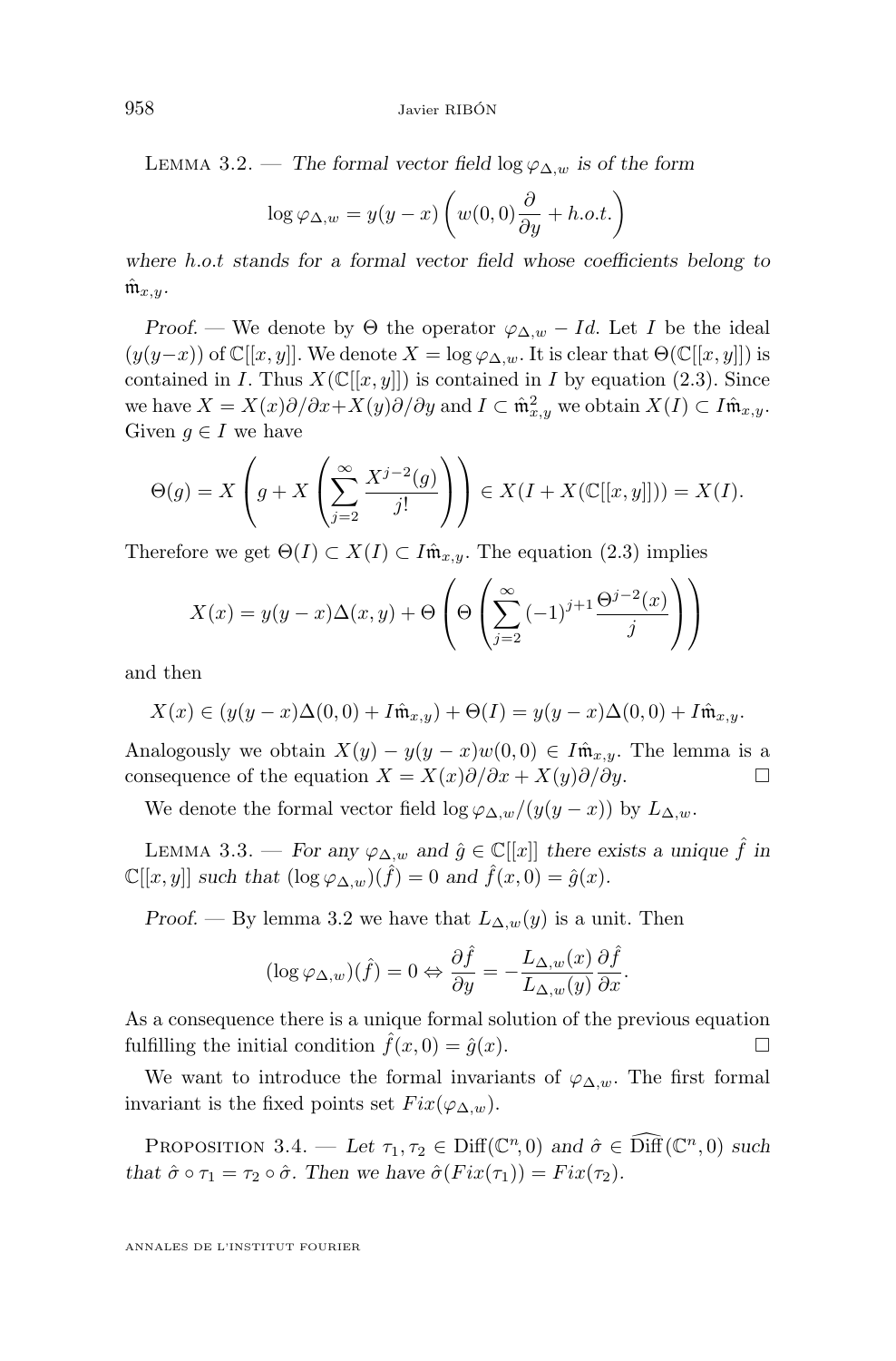<span id="page-9-0"></span>An equivalent statement is the following: Let  $\hat{I}_j = I(Fix(\tau_j))$  for  $j = 1, 2$ . Then we have  $\hat{I}_2 \circ \hat{\sigma} = \hat{I}_1$ .

*Proof.* — Let  $\hat{\gamma} \in \mathbb{C}[[t]]^n \cap Z(\hat{I}_1)$ . We have  $\tau_1 \circ \hat{\gamma}(t) = \hat{\gamma}(t)$ ; we obtain  $\hat{\sigma} \circ \tau_1(\hat{\gamma}(t)) = \tau_2 \circ \hat{\sigma}(\hat{\gamma}(t)) \Rightarrow \tau_2 \circ \hat{\sigma}(\hat{\gamma}(t)) = \hat{\sigma}(\hat{\gamma}(t)).$ 

Hence  $\hat{\sigma} \circ \hat{\gamma}(t)$  belongs to  $Z(\hat{I}_2)$  and then  $\hat{\sigma}(Z(\hat{I}_1)) \subset Z(\hat{I}_2)$ . By the analogous argument applied to  $\hat{\sigma}^{(-1)}$  we obtain  $Z(\hat{I}_2) \subset \hat{\sigma}(Z(\hat{I}_1))$  and then  $\hat{\sigma}(Z(\hat{I}_1)) = Z(\hat{I}_2)$ . This is equivalent to  $I(Z(\hat{I}_2)) \circ \hat{\sigma} = I(Z(\hat{I}_1))$ . Since  $\hat{I}_1$ and  $\hat{I}_2$  are radical ideals then  $\hat{I}_2 \circ \hat{\sigma} = \hat{I}_1$  is a consequence of the formal theorem of zeros.

*Remark 3.5. —* It is not required to use the formal theorem of zeros to prove the previous proposition but this proof makes clear that the image by  $\hat{\sigma}$  of a parametrization  $\hat{\gamma}(t)$  of a formal curve contained in  $Fix(\tau_1)$  is a parametrization  $\hat{\sigma} \circ \hat{\gamma}(t)$  of a formal curve contained in  $Fix(\tau_2)$ .

DEFINITION 3.6. — Let  $a \in \mathbb{C}[[x]]$ . We define

$$
\nu(a) = \sup\{b \in \mathbb{N} \cup \{0\} : a \in (x^b)\}.
$$

LEMMA 3.7. — *Let*  $\varphi_{\Delta,w}$ ,  $\tau \in \text{Diff}(\mathbb{C}^2, 0)$  and  $\hat{\sigma} \in \text{Diff}(\mathbb{C}^2, 0)$  such that  $\hat{\sigma} \circ \varphi_{\Delta,w} = \tau \circ \hat{\sigma}$ . Then

- (1)  $Fix(\tau)$  is an analytic set.
- (2)  $Fix(\tau)$  has two irreducible components  $f_1 = 0$  and  $f_2 = 0$ , both of *them are smooth curves.*
- (3)  $\hat{\sigma}_*(\log \varphi_{\Delta,w}) = \log \tau$ .
- (4)  $j^{0}(\log \tau/(f_1 f_2))$  *is transversal to both*  $f_1 = 0$  *and*  $f_2 = 0$ *.*
- (5) Let  $\hat{f}$  be a primitive element of  $\mathcal{F}(\log \varphi_{\Delta,w})$ . Then  $\hat{f} \circ \hat{\sigma}^{(-1)}$  is a *primitive element of*  $\mathcal{F}(\log \tau)$ *.*
- (6)  $\hat{f} \circ \hat{\sigma}_{|f_1=0}^{(-1)}$  and  $\hat{f} \circ \hat{\sigma}_{|f_2=0}^{(-1)}$  are "injective". In other words, if  $\hat{\gamma}(t)$  is a *minimal parametrization of*  $f_j = 0$  *we have*  $\nu(f \circ \hat{\sigma}^{(-1)} \circ \hat{\gamma}) = 1$ *.*

*Proof.* — Condition (1) is obvious. Conditions (3) and (5) can be deduced of the uniqueness of the infinitesimal generator.

Denote  $\hat{\sigma}(x, y) = (\hat{\sigma}_1(x, y), \hat{\sigma}_2(x, y))$  and  $\partial \hat{\sigma}/\partial z = (\partial \hat{\sigma}_1/\partial z, \partial \hat{\sigma}_2/\partial z)$  for  $z = x$  or  $z = y$ . Since by prop. [3.4](#page-8-0) we have  $\hat{\sigma}(Fix(\varphi_{\Delta,w})) = Fix(\tau)$ then  $\tau$  has two irreducible components  $f_1 = 0$  and  $f_2 = 0$  corresponding respectively to  $\hat{\sigma}(y=0)$  and  $\hat{\sigma}(y=x)$ . Moreover

$$
\hat{\sigma}(t,0) = (\hat{\sigma}_1(t,0), \hat{\sigma}_2(t,0))
$$
 and  $\hat{\sigma}(t,t) = (\hat{\sigma}_1(t,t), \hat{\sigma}_2(t,t))$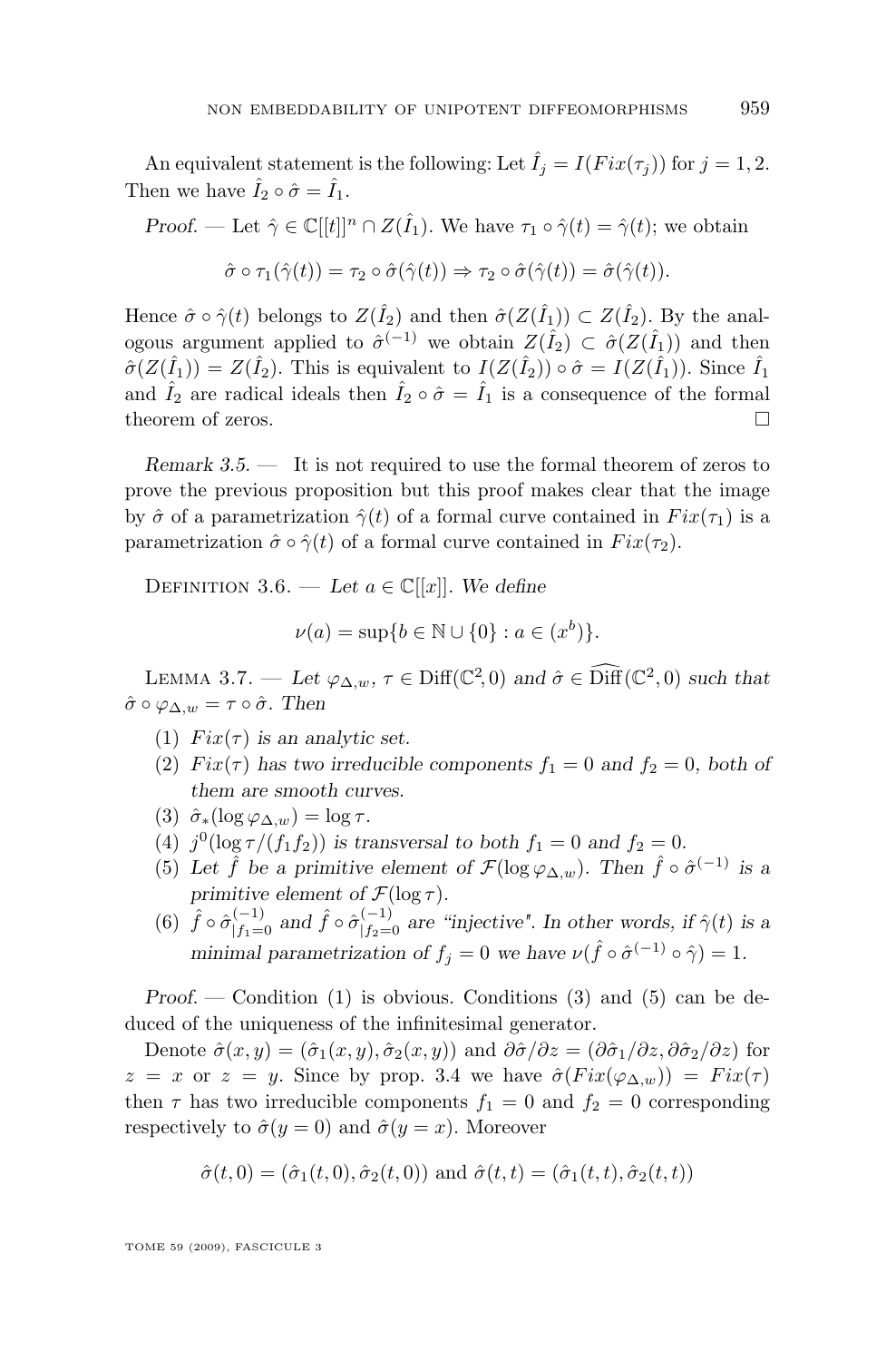are formal parametrizations of  $f_1 = 0$  and  $f_2 = 0$  respectively. Since  $j^1\hat{\sigma}$  is a linear isomorphism then the vectors

$$
\frac{\partial(\hat{\sigma}(t,0))}{\partial t}(0) = \frac{\partial\hat{\sigma}}{\partial x}(0,0) \text{ and } \frac{\partial(\hat{\sigma}(t,t))}{\partial t}(0) = \frac{\partial\hat{\sigma}}{\partial x}(0,0) + \frac{\partial\hat{\sigma}}{\partial y}(0,0)
$$

are linear independent and then different than  $(0, 0)$ . An analytic minimal parametrization of  $f_1 = 0$  is of the form  $\hat{\sigma}(\hat{a}(t), 0)$  for some  $\hat{a} \in \mathbb{C}[[t]]$  such that  $\nu(\hat{a}) = 1$ . We obtain

$$
\frac{\partial(\hat{\sigma}(\hat{a}(t),0))}{\partial t}(0) = \frac{\partial\hat{\sigma}}{\partial x}(0,0)\frac{\partial\hat{a}}{\partial t}(0) \neq (0,0).
$$

Thus  $f_1 = 0$  is a smooth curve which is tangent at the origin to the line generated by  $(\partial \hat{\sigma}/\partial x)(0,0)$ . Analogously the curve  $f_2 = 0$  is smooth and tangent at the origin to the line generated by  $(\partial \hat{\sigma}/\partial x)(0,0)+(\partial \hat{\sigma}/\partial y)(0,0)$ . Condition (3) and lemma [3.2](#page-8-0) imply

$$
\log \tau = [y(y-x)] \circ \hat{\sigma}^{-1} \left( w(0,0) \left( \frac{\partial \hat{\sigma}_1}{\partial y}(0,0) \frac{\partial}{\partial x} + \frac{\partial \hat{\sigma}_2}{\partial y}(0,0) \frac{\partial}{\partial y} \right) + h.o.t. \right)
$$

where h.o.t stands for a formal vector field whose coefficients belong to  $\hat{\mathfrak{m}}_{x,y}$ . The power series  $[y(y-x)] \circ \hat{\sigma}^{-1}$  is of the form  $f_1 f_2 \hat{u}$  where  $\hat{u}$  is a unit of  $\mathbb{C}[[x, y]]$ . We have

$$
j^{0}\left(\frac{\log \tau}{f_1 f_2}\right) = \hat{u}(0,0)w(0,0)\left(\frac{\partial \hat{\sigma}_1}{\partial y}(0,0)\frac{\partial}{\partial x} + \frac{\partial \hat{\sigma}_2}{\partial y}(0,0)\frac{\partial}{\partial y}\right).
$$

We obtain condition (4) since the vectors

$$
\frac{\partial \hat{\sigma}}{\partial y}(0,0), \frac{\partial \hat{\sigma}}{\partial x}(0,0) \text{ and } \frac{\partial \hat{\sigma}}{\partial x}(0,0) + \frac{\partial \hat{\sigma}}{\partial y}(0,0)
$$

are pairwise non-collinear.

Condition (6) is equivalent to prove that  $\nu(f(x,0)) = \nu(f(x,x)) = 1$ for every primitive  $\hat{f}$  in  $\mathcal{F}(\log \varphi_{\Delta,w})$ . We can suppose that  $\hat{f}(x,0) = x$ since then  $\hat{f}$  is primitive and the set of primitive elements of  $\mathcal{F}(\log \varphi_{\Delta,w})$ is  $\widehat{\text{Diff}}(\mathbb{C},0) \circ \hat{f}$ . The relation  $L_{\Delta,w}(\hat{f}) = 0$  implies  $j^1 \hat{f} = x$ . Therefore  $\nu(\hat{f}(x,0)) = \nu(\hat{f}(x,x)) = 1.$ 

Consider a couple  $(S, g)$  where S is a germ of analytic set and g is a function on S. We typically consider a couple  $(\gamma, |Jac \varphi_{\Delta,w}|_{|\gamma})$  where  $\gamma$  is a germ of curve contained in  $Fix(\varphi_{\Delta,w})$  and  $|Jac \varphi_{\Delta,w}|$  is the determinant of the jacobian matrix. We denote  $\mathcal{J}_{\Delta,w} = |Jac \varphi_{\Delta,w}|$  and  $\mathcal{J}_{\tau} = |Jac \tau|$ .

Proposition 3.8. — *The couples*

$$
(y = 0, (\mathcal{J}_{\Delta,w})_{|y=0})
$$
 and  $(y = x, (\mathcal{J}_{\Delta,w})_{|y=x})$ 

*are formal invariants of*  $\varphi_{\Delta,w}$ *.*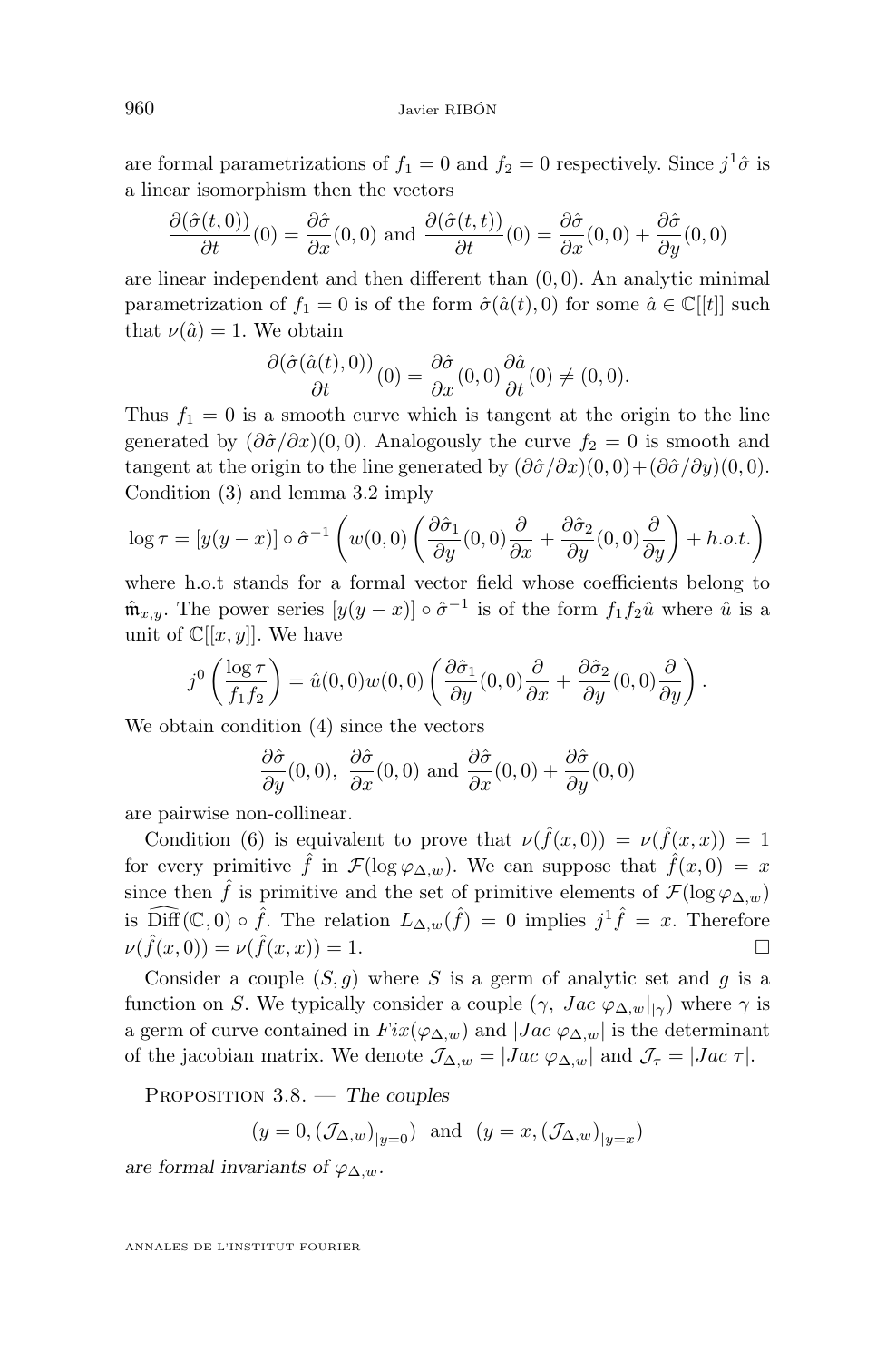<span id="page-11-0"></span>*Proof.* — Suppose  $\hat{\sigma} \circ \varphi_{\Delta,w} = \tau \circ \hat{\sigma}$  for  $\tau \in \widehat{\text{Diff}}(\mathbb{C}^2, 0)$  and  $\hat{\sigma} \in \widehat{\text{Diff}}(\mathbb{C}^2, 0)$ . We have

$$
(\mathcal{J}_{\hat{\sigma}}\circ\varphi_{\Delta,w})\mathcal{J}_{\Delta,w}=(\mathcal{J}_\tau\circ\hat{\sigma})\mathcal{J}_{\hat{\sigma}}
$$

by the chain rule. Let  $\gamma(t) \in (t\mathbb{C}\lbrace t \rbrace)^2$  be a parametrization of either  $y = 0$ or  $y = x$ . We have  $\varphi_{\Delta,w} \circ \gamma(t) = \gamma(t)$ ; that implies

$$
\mathcal{J}_{\Delta,w} \circ \gamma(t) = \mathcal{J}_{\tau} \circ (\hat{\sigma} \circ \gamma(t))
$$

as we wanted to prove.

DEFINITION 3.9. — *We define*  $Tr_{\Delta,w}$ :  $(y=0) \rightarrow (y=x)$  *as the unique formal mapping such that*  $\hat{f}_{\Delta,w} \circ Tr_{\Delta,w} = \hat{f}_{\Delta,w}$  *where*  $\hat{f}_{\Delta,w}$  *is a primitive formal first integral of*  $\log \varphi_{\Delta,w}$ *. By condition (6) in lemma [3.7](#page-9-0) we have that*  $\hat{f}_{\Delta,w}(x,0)$  *and*  $\hat{f}_{\Delta,w}(x,x)$  *belong to*  $\widehat{\text{Diff}}(\mathbb{C},0)$ *. As a consequence* 

$$
Tr_{\Delta,w}(x,0) = ((\hat{f}_{\Delta,w}(x,x))^{(-1)} \circ \hat{f}_{\Delta,w}(x,0),(\hat{f}_{\Delta,w}(x,x))^{(-1)} \circ \hat{f}_{\Delta,w}(x,0))
$$

*is the expression of*  $Tr_{\Delta,w}$  *in coordinates. The mapping*  $Tr_{\Delta,w}$  *does not depend on the choice of*  $\hat{f}_{\Delta,w}$ *. We call*  $Tr_{\Delta,w}$  *the transport mapping.* If log  $\varphi_{\Delta,w}$  *is a germ of vector field then*  $Tr_{\Delta,w}(x,0)$  *is the only point in*  $y = x$  *contained in the same trajectory of*  $L_{\Delta,w}$  *than*  $(x, 0)$ *.* 

PROPOSITION 3.10. — The transport mapping  $Tr_{\Delta,w}$  associated to a *diffeomorphism* ϕ∆,w *is a formal invariant.*

Suppose  $\hat{\sigma} \circ \varphi_{\Delta,w} = \tau \circ \hat{\sigma}$  for  $\tau \in \text{Diff}(\mathbb{C}^2, 0)$  and  $\hat{\sigma} \in \widehat{\text{Diff}}(\mathbb{C}^2, 0)$ . In general the mapping  $\tau$  is not necessarily of the form  $\varphi_{\Delta',w'}$ ; it is necessary to explain what we mean by the transport mapping of  $\tau$ . By proposition [3.4](#page-8-0) the formal curves  $\gamma_1 = \hat{\sigma}(y = 0)$  and  $\gamma_2 = \hat{\sigma}(y = x)$  are in fact analytic. We define  $Tr_{\tau} : \gamma_1 \to \gamma_2$  as the unique formal mapping such that  $\hat{g} \circ Tr_{\tau} = \hat{g}$ for every primitive  $\hat{g}$  in  $\mathcal{F}(\log \tau)$ . Then  $Tr_{\tau}$  is well-defined by lemma [3.7.](#page-9-0)

*Proof. —* We keep the notations in the previous paragraph. We want to prove the equality  $(T r_\tau \circ \hat{\sigma})(x, 0) = (\hat{\sigma} \circ T r_{\Delta, w})(x, 0)$ . We choose a primitive  $\hat{f}_{\Delta,w} \in \mathcal{F}(\log \varphi_{\Delta,w});$  the series  $\hat{g} = \hat{f}_{\Delta,w} \circ \hat{\sigma}^{(-1)}$  is a primitive element of  $\mathcal{F}(\log \tau)$  (lemma [3.7\)](#page-9-0). Since  $\hat{f}_{\Delta,w}(x,0) = \hat{f}_{\Delta,w}(Tr_{\Delta,w}(x,0))$  by definition of  $Tr_{\Delta,w}$  then we obtain

$$
(\widehat{f}_{\Delta,w}\circ\widehat{\sigma}^{(-1)}) (\widehat{\sigma}(x,0))=(\widehat{f}_{\Delta,w}\circ\widehat{\sigma}^{(-1)}) (\widehat{\sigma}(Tr_{\Delta,w}(x,0))).
$$

The definition of  $Tr_{\tau}$  implies  $Tr_{\tau}(\hat{\sigma}(x,0)) = \hat{\sigma}(Tr_{\Delta,w}(x,0))$  as we wanted to prove.  $\Box$ 

DEFINITION 3.11. — *The formal class of a unipotent diffeomorphism*  $\tau$ *is embeddable if* log τ *is formally conjugated to a convergent germ of vector field.*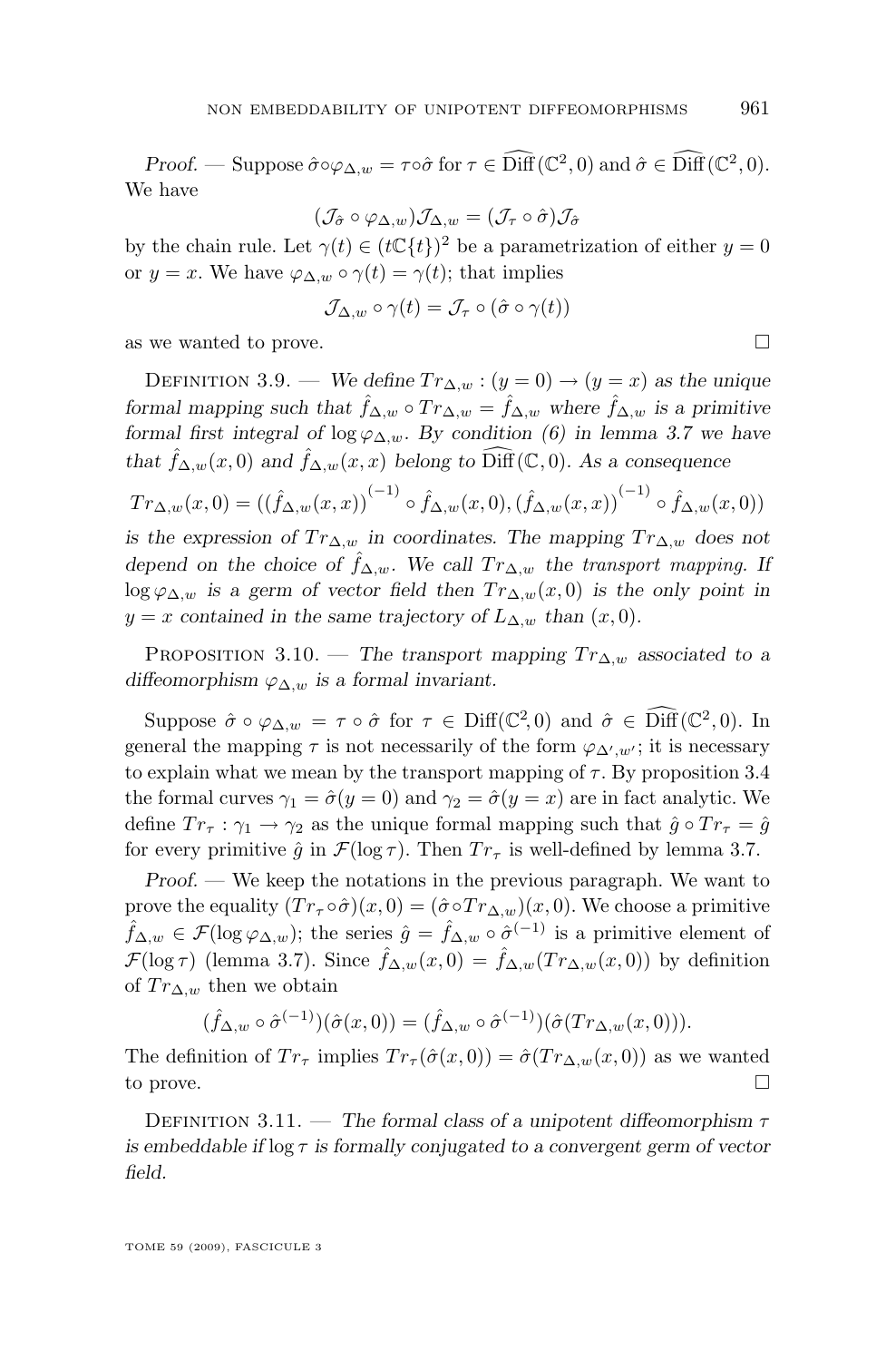<span id="page-12-0"></span>Next we introduce an obstruction to the embeddability of a formal class.

PROPOSITION 3.12. — *Suppose that there exist*  $X \in \mathcal{X}_N(\mathbb{C}^2, 0)$  and  $\hat{\sigma}$ *in*  $\widehat{\text{Diff}}(\mathbb{C}^2,0)$  *such that*  $\hat{\sigma} \circ \varphi_{\Delta,w} = \exp(X) \circ \hat{\sigma}$ *. Then*  $Tr_{\Delta,w}$  *is a convergent mapping.*

*Proof.* — The transport mapping  $Tr_{\Delta,w}$  maps  $y = 0$  to  $y = x$ , thus it satisfies  $Tr_{\Delta,w}(x,0) \equiv (\hat{a}(x), \hat{a}(x))$  for some  $\hat{a} \in \mathbb{C}[[x]]$ . It suffices to prove that  $\hat{a}$  belongs to  $\mathbb{C}\lbrace x \rbrace$ . The transport mapping is a formal invariant (prop. [3.10\)](#page-11-0), hence we have  $\hat{\sigma} \circ Tr_{\Delta,w}(x,0) = Tr_{\exp(X)} \circ \hat{\sigma}(x,0)$ . The previous equation implies

$$
\hat{a}(x) = (\hat{\sigma}(x,x))^{-1} \circ Tr_{\exp(X)} \circ \hat{\sigma}(x,0).
$$

Since  $Tr_{\exp(X)}$  is convergent then it suffices to prove that  $\hat{\sigma}(x, 0)$  and  $\hat{\sigma}(x, x)$ belong to  $\mathbb{C}\{x\}^2$ .

We have  $\mathcal{J}_{\Delta,w} = 1 + (2y - x)w(0,0) + h.o.t.$  Therefore the function  $(\mathcal{J}_{\Delta,w})_{|y=0}$  is injective. Consider a convergent minimal parametrization  $\eta(x)$  of  $\hat{\sigma}(y=0)$ ; there exists  $\hat{h} \in \widehat{\text{Diff}}(\mathbb{C},0)$  such that  $\hat{\sigma}(x,0) = \eta \circ \hat{h}(x)$ . Since  $\mathcal{J}_{\exp(X)} \circ \hat{\sigma}(x,0) = \mathcal{J}_{\Delta,w}(x,0)$  then

$$
\frac{\partial}{\partial x} \big( \mathcal{J}_{\exp(X)} \circ \eta(x) \big)(0) = -\frac{w(0,0)}{\partial \hat{h}/\partial x(0)} \neq 0.
$$

As a consequence

$$
\hat{h} = (\mathcal{J}_{\exp(X)} \circ \eta(x) - 1)^{(-1)} \circ (\mathcal{J}_{\Delta,w}(x,0) - 1)
$$

belongs to Diff(C, 0). That implies  $\hat{\sigma}(x,0) = \eta \circ \hat{h} \in \mathbb{C}\{x\}^2$ . The proof for  $\hat{\sigma}(x, x)$  is analogous.

*Remark 3.13. —* In order to find a unipotent diffeomorphism whose formal class is non-embeddable it suffices to exhibit  $\varphi_{\Delta,w}$  such that  $Tr_{\Delta,w}$ is divergent.

*Remark 3.14. —* We do not prove it in this paper but a diffeomorphism  $\varphi_{\Delta,w}$  such that  $Tr_{\Delta,w}$  is an analytic mapping has embeddable formal class. In particular a diffeomorphism  $\varphi_{0,w} = (x, y + y(y - x)w(x, y))$  has embeddable formal class.

#### **4. Polynomial families**

Consider the family

$$
\varphi_{\lambda\Delta,w} = (x + \lambda y(y - x)\Delta(x,y), y + y(y - x)w(x,y))
$$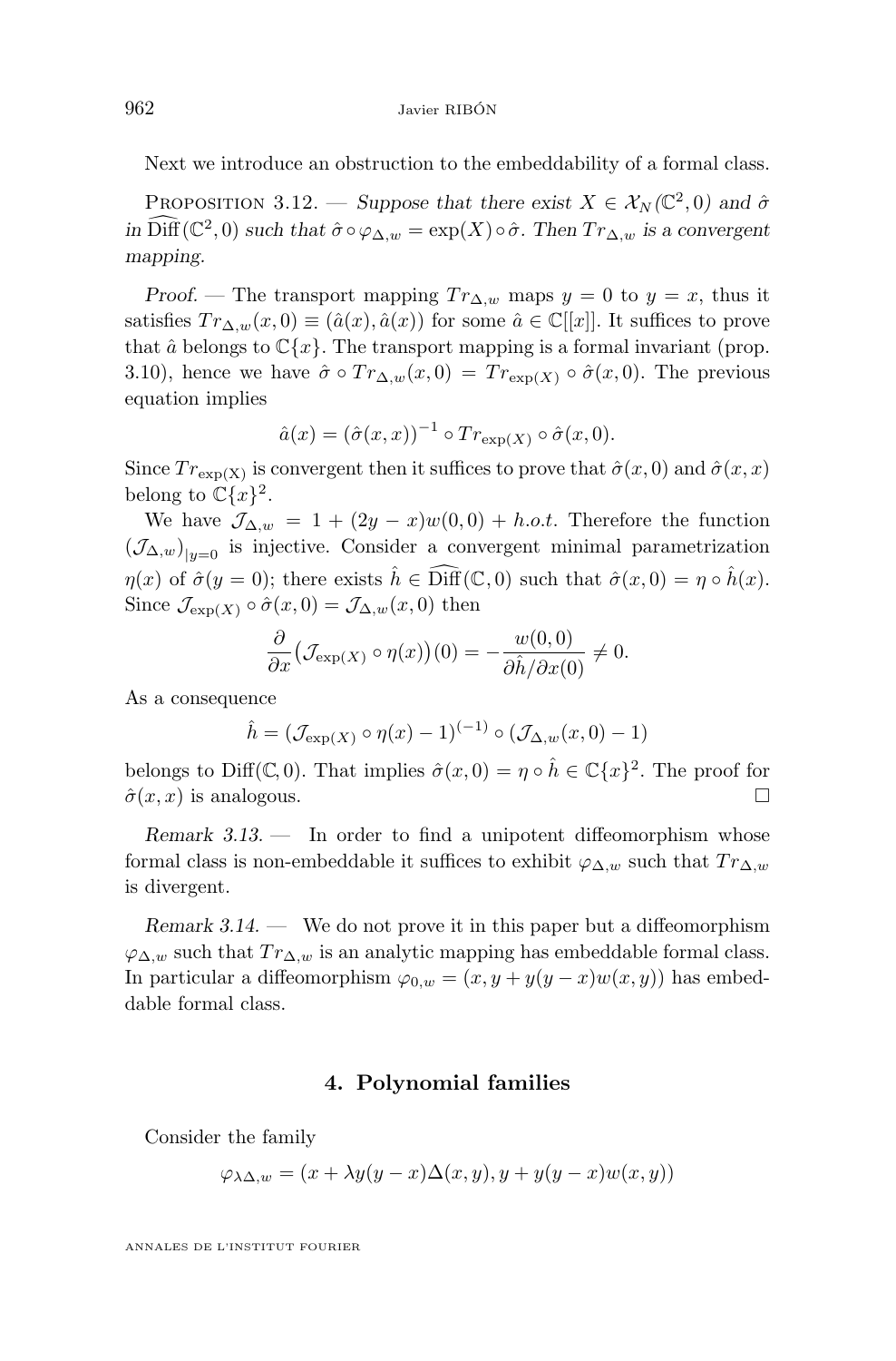<span id="page-13-0"></span>where  $w(0,0) \neq 0 = \Delta(0,0)$  and  $\lambda \in \mathbb{C}$ . It is affine on  $\lambda$ . We denote by  $\hat{f}_{\lambda}$  the only element of  $\mathcal{F}(\log \varphi_{\lambda \Delta,w})$  such that  $\hat{f}_{\lambda}(x,0) = x$ . The transport mapping  $Tr_{\lambda\Delta,w}$  satisfies

$$
Tr_{\lambda\Delta,w}(x,0) = ((\hat{f}_{\lambda}(x,x))^{(-1)} \circ \hat{f}_{\lambda}(x,0),(\hat{f}_{\lambda}(x,x))^{(-1)} \circ \hat{f}_{\lambda}(x,0))
$$

and then  $Tr_{\lambda\Delta,w}(x,0) = (\left(\hat{f}_{\lambda}(x,x)\right)^{(-1)},\left(\hat{f}_{\lambda}(x,x)\right)^{(-1)})$ . As a consequence  $Tr_{\lambda\Delta,w}$  is convergent if and only if  $\hat{f}_{\lambda}(x,x) \in \mathbb{C}\lbrace x \rbrace$ .

Lemma 4.1. — *We have*

$$
\frac{\log \varphi_{\lambda \Delta, w}}{y(y - x)} = \left( \sum_{0 \le k, l} a^1_{k,l}(\lambda) x^k y^l \right) \frac{\partial}{\partial x} + \left( \sum_{0 \le k, l} a^2_{k,l}(\lambda) x^k y^l \right) \frac{\partial}{\partial y}
$$

where  $a_{k,l}^j \in \mathbb{C}[\lambda]$  for all  $k, l \geqslant 0$  and  $j \in \{1, 2\}$ *.* 

*Proof.* — Denote  $X_{\lambda} = \log \varphi_{\lambda \Delta, w}$ . Denote by  $\Theta_{\lambda}$  the operator  $\varphi_{\lambda \Delta, w} - Id$ for  $\lambda \in \mathbb{C}$ . Given  $j \geqslant 0$  consider an element g of  $(y(y-x))\hat{\mathfrak{m}}_{x,y}^j$ . The series g belongs to  $\hat{\mathfrak{m}}_{x,y}^{j+2}$ ; we obtain

$$
X_{\lambda}(g) = X_{\lambda}(x)\frac{\partial g}{\partial x} + X_{\lambda}(y)\frac{\partial g}{\partial y} \in (y(y-x))\hat{\mathfrak{m}}_{x,y}^{j+2-1} = (y(y-x))\hat{\mathfrak{m}}_{x,y}^{j+1}
$$

by lemma [3.2](#page-8-0) for any  $\lambda \in \mathbb{C}$ . We iterate the argument to get

(4.1) 
$$
X_{\lambda}^{k}((y(y-x))\hat{\mathfrak{m}}_{x,y}^{j}) \subset (y(y-x))\hat{\mathfrak{m}}_{x,y}^{j+k}
$$

for all  $j, k \geq 0$  and  $\lambda \in \mathbb{C}$ . Moreover, since  $\Theta_{\lambda}(g) = \sum_{k=1}^{\infty} X_{\lambda}^{k}(g)/j!$  the equation (4.1) implies  $\Theta_{\lambda}((y(y-x))\hat{\mathfrak{m}}_{x,y}^j) \subset (y(y-x))\hat{\mathfrak{m}}_{x,y}^{j+1}$  for any  $\lambda \in \mathbb{C}$ . We obtain

(4.2) 
$$
\Theta_{\lambda}^{k}((y(y-x))\hat{\mathfrak{m}}_{x,y}^{j}) \subset (y(y-x))\hat{\mathfrak{m}}_{x,y}^{j+k}
$$

for all  $j \geq 0, k \geq 1$  and  $\lambda \in \mathbb{C}$ . The series  $\Theta_{\lambda}(g)$  belongs to  $(y(y-x))$ , thus the equation (4.2) implies  $\Theta_{\lambda}^{j}(g) = \Theta_{\lambda}^{j-1}(\Theta_{\lambda}(g)) \in (y(y-x))\hat{\mathfrak{m}}_{x,y}^{j-1}$  for all  $g \in \mathbb{C}[[x,y]], j \geqslant 1$  and  $\lambda \in \mathbb{C}$ . Since  $X_{\lambda}(g) = \sum_{j=1}^{\infty} (-1)^{j+1} \Theta_{\lambda}^{j}(g)/j$  then

$$
a_{k,l}^1(\lambda) = \frac{1}{k!l!} \sum_{j=1}^{k+l+1} \frac{(-1)^{j+1}}{j} \frac{\partial^{k+l}[\Theta_\lambda^j(x)/(y(y-x))]}{\partial x^k \partial y^l}(0,0).
$$

An analogous expression is obtained for  $a_{k,l}^2$  for all  $k,l \geqslant 0$ . It suffices to prove that  $\Theta_{\lambda}(\mathbb{C}[\lambda][[x,y]]) \subset \mathbb{C}[\lambda][[x,y]]$ ; then  $a_{k,l}^1$  and  $a_{k,l}^2$  are finite sums of polynomials for all  $k, l \geq 0$ .

Given  $h = \sum_{k,l \geqslant 0} h_{k,l}(\lambda) x^k y^l \in \mathbb{C}[\lambda][[x,y]]$  we have

$$
\Theta_{\lambda}(h) = \sum_{k,l \geqslant 0} h_{k,l}(\lambda) \Theta_{\lambda}(x^k y^l)
$$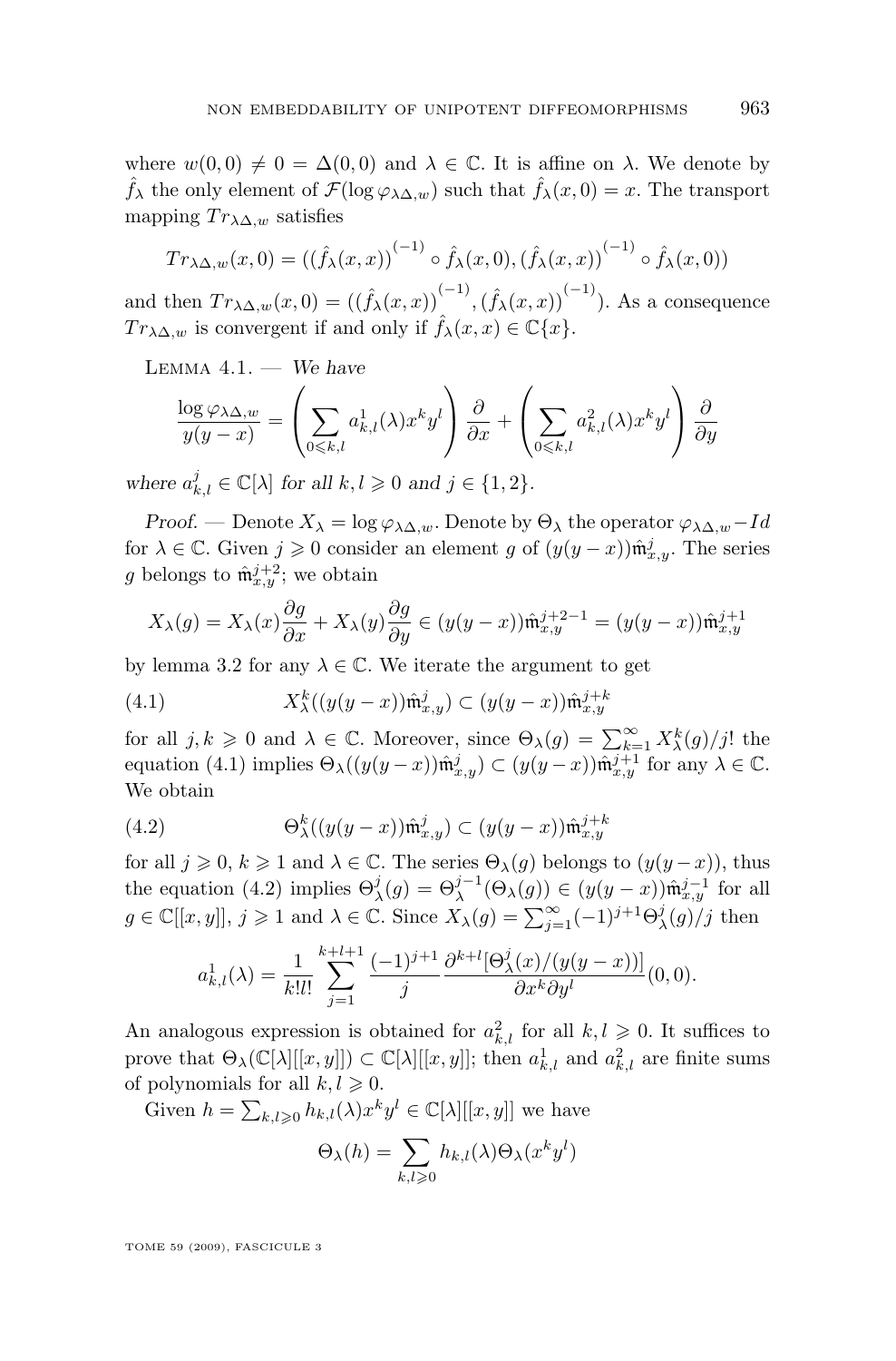and then

(4.3) 
$$
\Theta_{\lambda}(h) = \sum_{k,l \geqslant 0} h_{k,l}(\lambda) [(x+y(y-x)\lambda \Delta)^k (y+y(y-x)w)^l - x^k y^l].
$$

Since  $\Theta_{\lambda}(x^k y^l) \in \hat{\mathfrak{m}}_{x,y}^{k+l}$  for all  $k,l \geq 0$  and  $\lambda \in \mathbb{C}$  then the series (4.3) converges in the Krull topology to an element of  $\mathbb{C}[\lambda][[x, y]]$ .

PROPOSITION 4.2. — Let  $\hat{f}_{\lambda}$  be the unique formal first integral of log  $\varphi_{\lambda\Delta,w}$  *such that*  $\hat{f}_{\lambda}(x,0) = x$ . Then  $\hat{f}_{\lambda}$  *can be expressed in the form* 

$$
\hat{f}_{\lambda} = x + y \sum_{j+k \geqslant 1} f_{j,k}(\lambda) x^j y^k
$$

*where*  $f_{i,k} \in \mathbb{C}[\lambda]$  *and*  $\deg f_{i,k} \leqslant j + k$  *for any*  $j + k \geqslant 1$ *.* 

*Proof.* — Let  $\tilde{\mathfrak{m}}$  be the ideal  $(x, y)$  of the ring  $\mathbb{C}[\lambda][[x, y]]$ . The property  $(\log \varphi_{\lambda \Delta, w})(\hat{f}_{\lambda}) = 0$  is equivalent to  $L_{\lambda \Delta, w}(\hat{f}_{\lambda}) = 0$ . We denote

$$
L_{\lambda\Delta,w} = a(\lambda, x, y)\partial/\partial x + b(\lambda, x, y)\partial/\partial y.
$$

Then a and b belong to  $\mathbb{C}[\lambda][[x, y]]$  by lemma [4.1.](#page-13-0) Moreover, we have  $a \in \tilde{m}$ and  $b(\lambda, 0, 0) \equiv w(0, 0)$  by lemma [3.2.](#page-8-0) The series b is of the form  $w(0, 0)(1 – \lambda)$  $b_0$ ) where  $b_0 \in \tilde{\mathfrak{m}}$ . Hence we obtain

(4.4) 
$$
a\frac{\partial \hat{f}_{\lambda}}{\partial x} + b\frac{\partial \hat{f}_{\lambda}}{\partial y} = 0 \Rightarrow \frac{\partial \hat{f}_{\lambda}}{\partial y} = -aw(0,0)^{-1} \left(\sum_{j=0}^{\infty} b_0^j\right) \frac{\partial \hat{f}_{\lambda}}{\partial x}.
$$

Since  $b_0^j \in \tilde{\mathfrak{m}}^j$  for any  $j \geqslant 0$  then  $\sum_{j=0}^{\infty} b_0^j$  converges in the Krull topology to an element of  $\mathbb{C}[\lambda][[x,y]]$ . Denote  $c = -aw(0,0)^{-1}(\sum_{j=0}^{\infty} b_0^j)$ . Then c belongs to  $\mathbb{C}[\lambda][[x,y]] \cap \tilde{m}$ . The series c can be expressed in the form  $\sum_{j=0}^{\infty} c_j(\lambda, x) y^j$  where  $c_j \in \mathbb{C}[\lambda][[x]]$  for any  $j \geqslant 0$ . Moreover  $c_0$  belongs to the ideal  $(x)$  of  $\mathbb{C}[\lambda][[x]]$ . Denote  $\hat{f}_{\lambda} = \sum_{j=0}^{\infty} f_j(\lambda, x) y^j$ . We have  $f_0 \equiv x$  by choice. We obtain

(4.5) 
$$
\sum_{j=1}^{\infty} j f_j(\lambda, x) y^{j-1} = \left( \sum_{j=0}^{\infty} c_j(\lambda, x) y^j \right) \left( \sum_{j=0}^{\infty} \frac{f_j(\lambda, x)}{\partial x} y^j \right)
$$

by developing equation (4.4). By comparing the coefficients of  $y^0$  in both sides of equation (4.5) we obtain  $f_1 = c_0(\partial f_0/\partial x) = c_0 \in (x) \subset \mathbb{C}[\lambda][[x]]$ . Suppose that  $f_0, \ldots, f_k$  belong to  $\mathbb{C}[\lambda][[x]]$  for some  $k \geq 0$ . Since

$$
(k+1)f_{k+1} = \sum_{j=0}^{k} c_j (\partial f_{k-j} / \partial x)
$$

then  $f_{k+1}$  belongs to  $\mathbb{C}[\lambda][[x]]$ . We deduce that  $f_j$  belongs to  $\mathbb{C}[\lambda][[x]]$  for any  $j \geq 0$  by induction. Therefore  $\hat{f}_{\lambda}$  belongs to  $\mathbb{C}[\lambda][[x, y]]$  and it can be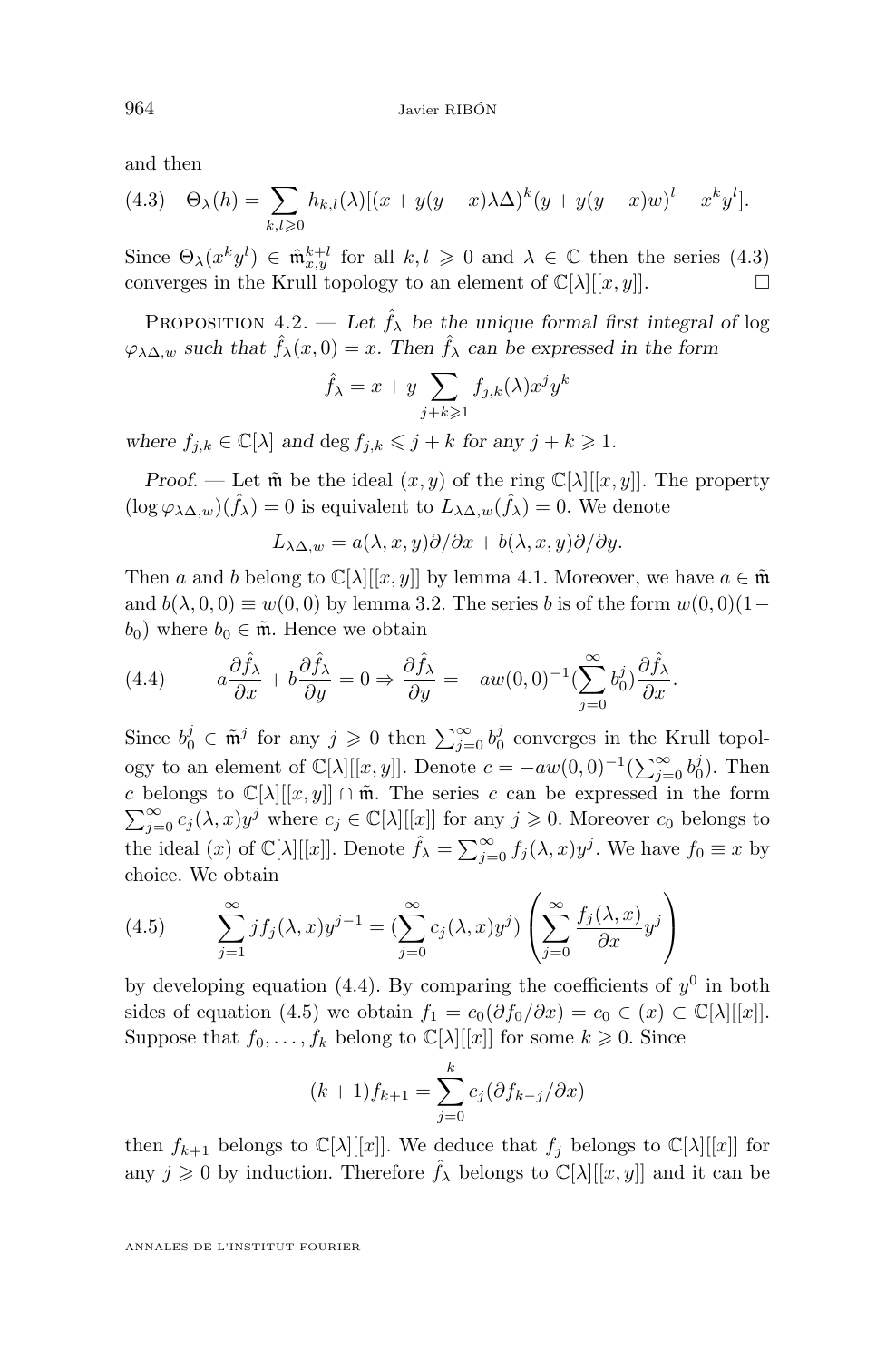<span id="page-15-0"></span>expressed in the form  $x + y \sum_{j+k \geqslant 0} f_{j,k}(\lambda) x^j y^k$  where  $f_{j,k} \in \mathbb{C}[\lambda]$  for all  $j, k \geq 0$ . Moreover  $f_{0,0}$  is identically zero since  $f_1(\lambda, 0) \equiv 0$ .

Consider

$$
\tau_{\Delta,w,\lambda}(x,y) = \left(\frac{x}{\lambda},\frac{y}{\lambda}\right) \circ \varphi_{\Delta/\lambda,w} \circ (\lambda x,\lambda y).
$$

We have

$$
\tau_{\Delta,w,\lambda}(x,y) = (x + y(y - x)\Delta(\lambda x, \lambda y), y + \lambda y(y - x)w(\lambda x, \lambda y)).
$$

We can proceed as in lemma [3.2](#page-8-0) to prove

$$
\log \tau_{\Delta,w,\lambda}(x,y) = \lambda y(y-x) \left( w(0,0) \frac{\partial}{\partial y} + h.o.t. \right).
$$

There is an analogue of lemma [4.1](#page-13-0) for  $\log \tau_{\Delta,w,\lambda}/(\lambda y(y-x))$ . Again such an expression can be used to prove that the unique first integral

$$
\hat{g}_{\lambda} = x + y \sum_{j+k \geqslant 1} g_{j,k}(\lambda) x^j y^k
$$

of  $\log \tau_{\Delta,w,\lambda}$  such that  $\hat{g}_{\lambda}(x,0) = x$  satisfies  $g_{j,k} \in \mathbb{C}[\lambda]$  for any  $j + k \geq 1$ . The relation between  $\varphi_{\lambda\Delta,w}$  and  $\tau_{\Delta,w,\lambda}$  implies

$$
\hat{f}_{1/\lambda}(\lambda x, \lambda y) = \lambda \hat{g}_{\lambda}(x, y).
$$

We obtain  $\lambda f_{j,k}(1/\lambda)\lambda^{j+k} = \lambda g_{j,k}(\lambda)$  for any  $j+k \geqslant 1$ . Since  $f_{j,k}$  and  $g_{j,k}$ are polynomials we deduce that  $f_{j,k}$  is a polynomial of degree at most  $j + k$ for any  $j + k \geqslant 1$ .

We have  $\hat{f}_{\lambda}(x,x) = x + \sum_{j+k \geqslant 1} f_{j,k}(\lambda) x^{j+k+1}$ . Next result is crucial.

PROPOSITION 4.3 ([\[11,](#page-25-0) [10\]](#page-25-0)). — Let  $\hat{P} = \sum_{j \geqslant 0} P_j(\lambda) x^j$  where  $P_j \in \mathbb{C}[\lambda]$ *and* deg  $P_j \leq A j + B$  *for some*  $A, B \in \mathbb{R}$  *and any*  $j \in \mathbb{N}$ *. Then either*  $\hat{P}(\lambda, x)$ *is convergent in a neighborhood of*  $x = 0$  *or*  $\hat{P}(\lambda) \in \mathbb{C}[[x]] \setminus \mathbb{C}\{x\}$  *for any*  $\lambda \in \mathbb{C}$  *outside a polar set.* 

The series  $\hat{P}(\lambda, x)$  is convergent in a neighborhood of  $x = 0$  if there exists a neighborhood V of  $x = 0$  in  $\mathbb{C}^2$  and a function P holomorphic in V such that  $\hat{P}(\lambda, x)$  is the power series development of P. This property implies  $\hat{P}(\lambda, x) \in \mathbb{C}\{x\}$  for any  $\lambda \in \mathbb{C}$ . The reciprocal is false if we drop the condition on the linear growth of deg  $P_i$ .

A polar set (see [\[13\]](#page-25-0)) has measure zero as well as Haussdorff dimension zero. Moreover, it is totally disconnected.

COROLLARY  $4.4.$  — *Fix*  $\Delta \in \mathfrak{m}_{x,y}$  and  $w \in \mathbb{C}\lbrace x,y \rbrace$  with  $w(0,0) \neq 0$ . *Either*  $(\lambda, x) \mapsto Tr_{\lambda} \Delta_{,w}(x)$  *is convergent in a neighborhood of*  $x = 0$  *or*  $x \mapsto Tr_{\lambda \Delta, w}(x)$  *is divergent for any*  $\lambda \in \mathbb{C}$  *outside a polar set.*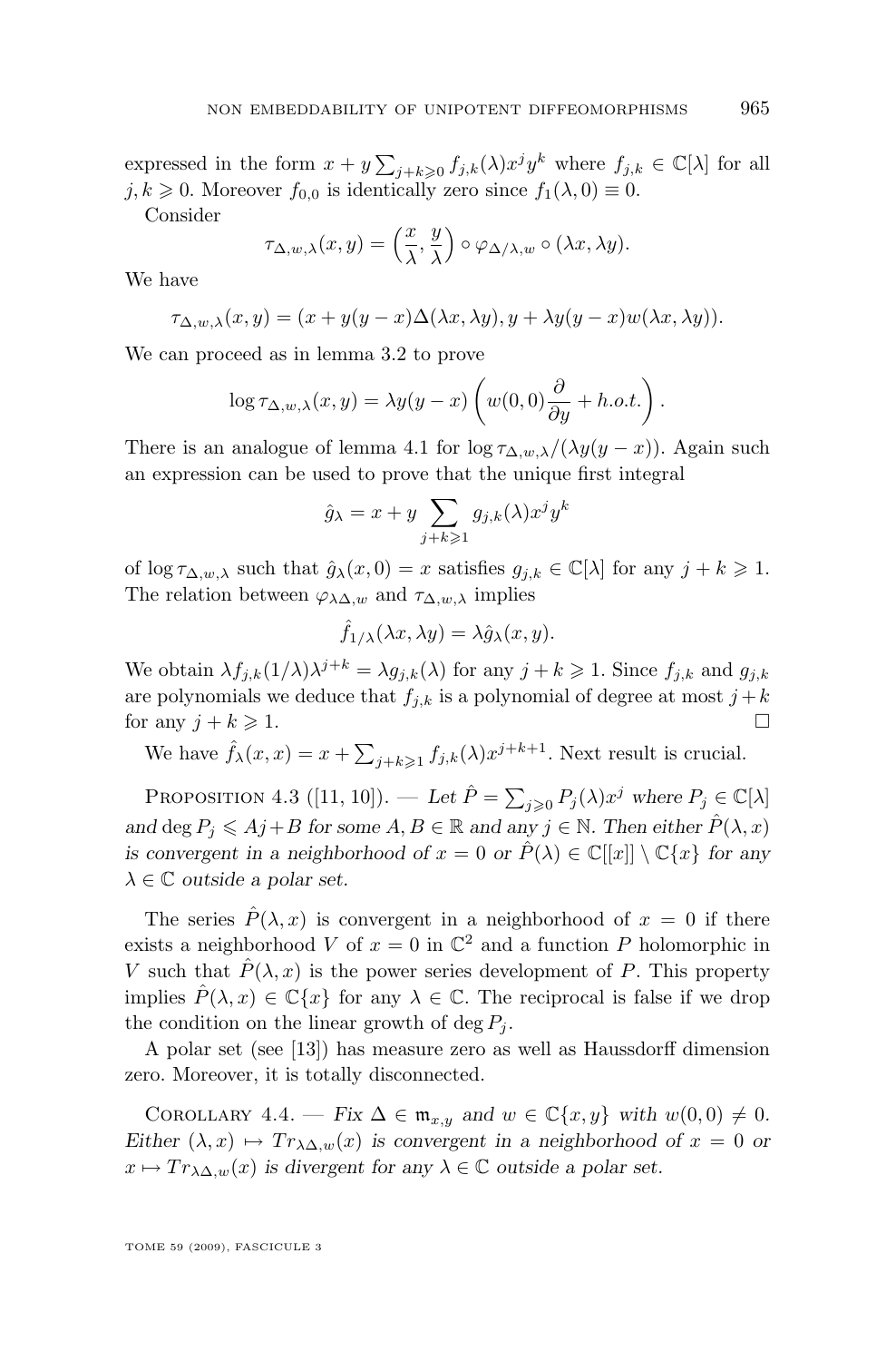<span id="page-16-0"></span>PROPOSITION 4.5. — Let  $w \in \mathbb{C}\{x, y\} \setminus \mathfrak{m}_{x,y}$  and  $\Delta \in \mathfrak{m}_{x,y}$  *(see def.*) *[3.1\)](#page-7-0).* Suppose that the formal class of  $\varphi_{\lambda\Delta,w}$  is embeddable for any  $\lambda \in \mathbb{C}$ *. Then the equation*

 $\hat{\epsilon}-\hat{\epsilon}\circ\varphi_{0,w}=y(y-x)\Delta(x,y)$  (homological equation) *has a solution*  $\hat{\epsilon}_{\Delta} \in \mathbb{C}[[x, y]]$  *such that*  $\hat{\epsilon}_{\Delta}(x, x) - \hat{\epsilon}_{\Delta}(x, 0) \in \mathbb{C}\{x\}.$ 

*Proof.* — Let  $\hat{f}_{\lambda}$  be the first integral of log  $\varphi_{\lambda\Delta,w}$  such that  $\hat{f}_{\lambda}(x,0)=x$ . It satisfies  $\hat{f}_{\lambda} \circ \varphi_{\lambda \Delta, w} = \hat{f}_{\lambda}$  for any  $\lambda \in \mathbb{C}$  by lemma [2.3.](#page-7-0) We obtain

$$
\frac{\partial(\hat{f}_{\lambda} \circ \varphi_{\lambda \Delta, w})}{\partial \lambda}|_{\lambda = 0} = \frac{\partial \hat{f}_{\lambda}}{\partial \lambda}|_{\lambda = 0}.
$$

Since  $\hat{f}_0 = x$  then

$$
y(y-x)\Delta(x,y)+\left(\frac{\partial \hat{f}_{\lambda}}{\partial \lambda}\Big|_{\lambda=0}\right)\circ\varphi_{0,w}=\frac{\partial \hat{f}_{\lambda}}{\partial \lambda}\Big|_{\lambda=0}.
$$

We define  $\hat{\epsilon}_{\Delta}(x, y) = (\partial \hat{f}_{\lambda}/\partial \lambda)(0, x, y)$ . We have  $\hat{\epsilon}_{\Delta}(x, 0) = 0$  by definition of  $\hat{f}_{\lambda}$ . The corollary [4.4](#page-15-0) and proposition [3.12](#page-12-0) imply that  $(\lambda, x) \mapsto \hat{f}_{\lambda}(x, x)$  is convergent in a neighborhood of  $(\lambda, x) = (0, 0)$ . Therefore  $\hat{\epsilon}_{\Delta}(x, x) \in \mathbb{C}\lbrace x \rbrace$ and then  $\hat{\epsilon}_{\Delta}(x, x) - \hat{\epsilon}_{\Delta}(x, 0) \in \mathbb{C}\{x\}.$ 

Note that in this section we related the existence of a diffeomorphism  $\varphi_{\Delta,w}$  with  $\Delta \neq 0$  and no embeddable formal class with the properties of  $\varphi_{0,w}$  (which by the way has embeddable formal class).

The rest of the paper is devoted to prove the existence of a homological equation such that  $\hat{\epsilon}(x, x) - \hat{\epsilon}(x, 0)$  diverges for any formal solution  $\hat{\epsilon}(x, y)$ .

#### **5. The homological equation**

The main result in this section is proving that the homological equation can be replaced by a differential equation.

LEMMA 5.1. — log  $\varphi_{0,w}$  is of the form  $y(y-x)(w(0,0) + h.o.t.)\partial/\partial y$ .

*Proof.* — By lemma [3.2](#page-8-0)  $\log \varphi_{0,w}$  is of the form

$$
y(y-x)(a(x,y)\partial/\partial x + b(x,y)\partial/\partial y)
$$

where  $a, b \in \mathbb{C}[[x, y]], a(0, 0) = 0$  and  $b(0, 0) = w(0, 0)$ . It suffices to prove that  $a \equiv 0$  or equivalently  $(\log \varphi_{0,w})(x) = 0$ . Since  $x \circ \varphi_{0,w} = x$  then we have  $(\log \varphi_{0,w})(x) = 0$  by lemma [2.3.](#page-7-0)

LEMMA 5.2. — *The equation*  $\hat{\epsilon} - \hat{\epsilon} ∘ φ<sub>0,w</sub> = y(y-x)Δ(x, y)$  *has a solution*  $\hat{\epsilon} = \hat{\epsilon}_{\Delta} \in \mathbb{C}[[x, y]]$  for any  $\Delta \in \mathbb{C}[[x, y]]$ .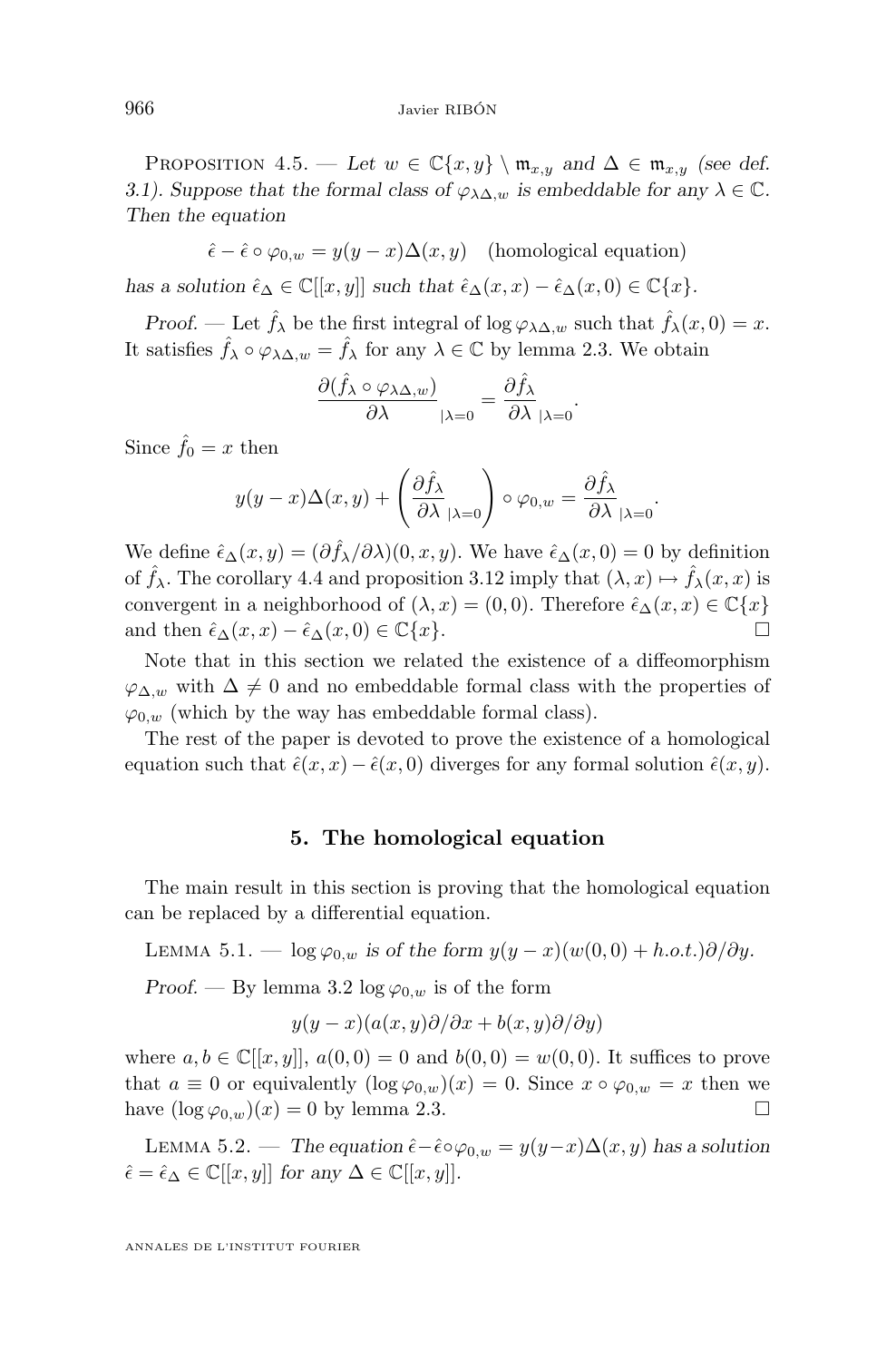<span id="page-17-0"></span>*Proof.* — We define  $\tilde{\nu}(A) = \sup\{j \in \mathbb{N} \cup \{0\} : A \in \hat{\mathfrak{m}}^j_{x,y}\}$  for  $A \in \mathbb{C}[[x, y]].$ We define  $\Delta_0 = \Delta$ . Consider the equation

(5.1) 
$$
(\log \varphi_{0,w})(\tilde{\epsilon}_0) = -y(y-x)\Delta_0.
$$

Since  $L_{0,w}$  is non-singular at  $(0,0)$  there exists a solution  $\tilde{\epsilon}_0 \in \mathbb{C}[[x,y]]$  such that  $\tilde{\nu}(\tilde{\epsilon}_0) \geq \tilde{\nu}(\Delta_0) + 1$ . We consider

(5.2) 
$$
(\tilde{\epsilon}_0 + \epsilon_1) - (\tilde{\epsilon}_0 + \epsilon_1) \circ \varphi_{0,w} = y(y - x)\Delta_0.
$$

A solution  $\epsilon_1 \in \mathbb{C}[[x, y]]$  of equation (5.2) provides a solution of the original equation. By plugging the equation (5.1) in the development of the exponential  $\tilde{\epsilon}_0 \circ \varphi_{0,w} = \tilde{\epsilon}_0 + \sum_{j=1}^{\infty} (\log \varphi_{0,w})^j (\tilde{\epsilon}_0)/j!$  we obtain

$$
\tilde{\epsilon}_0 \circ \varphi_{0,w} = \tilde{\epsilon}_0 - y(y-x)\Delta_0 + \sum_{j=2}^{\infty} \frac{(\log \varphi_{0,w})^{j-1}(-y(y-x)\Delta_0)}{j!}.
$$

As a consequence the equation (5.2) is equivalent to

$$
\epsilon_1 - \epsilon_1 \circ \varphi_{0,w} = \sum_{k \geqslant 2} \frac{1}{k!} (\log \varphi_{0,w})^{k-1} (-y(y-x) \Delta_0(x,y)).
$$

We denote the term in the right-hand side by  $y(y-x)\Delta_1$ . The series  $\Delta_1$ satisfies  $\tilde{\nu}(\Delta_1) \geq \tilde{\nu}(\Delta_0) + 1$ . We have  $\tilde{\epsilon}_0 - \tilde{\epsilon}_0 \circ \varphi_{0,w} = y(y-x)(\Delta - \Delta_1)$  by construction. We proceed by induction. Given  $\Delta_i \in \mathbb{C}[[x,y]]$  there exists  $\tilde{\epsilon}_j \in \mathbb{C}[[x,y]]$  such that  $(\log \varphi_{0,w})(\tilde{\epsilon}_j) = -y(y-x)\Delta_j$  and  $\tilde{\nu}(\tilde{\epsilon}_j) \geq \tilde{\nu}(\Delta_j)+1$ . As previously we define

$$
y(y-x)\Delta_{j+1} = \sum_{k\geqslant 2} \frac{1}{k!} (\log \varphi_{0,w})^{k-1} (-y(y-x)\Delta_j(x,y)).
$$

We obtain  $\tilde{\nu}(\Delta_{j+1}) \geq \tilde{\nu}(\Delta_j) + 1$  for any  $j \geq 0$ . The construction implies that  $\tilde{\epsilon}_j - \tilde{\epsilon}_j \circ \varphi_{0,w} = y(y-x)(\Delta_j - \Delta_{j+1})$  and then

(5.3) 
$$
(\tilde{\epsilon}_0 + \ldots + \tilde{\epsilon}_j) - (\tilde{\epsilon}_0 + \ldots + \tilde{\epsilon}_j) \circ \varphi_{0,w} = y(y-x)(\Delta - \Delta_{j+1})
$$

for any  $j \in \mathbb{N} \cup \{0\}$ . Since  $\tilde{\nu}(\Delta_{j+1}) \geq \tilde{\nu}(\Delta_j) + 1$  for  $j \geq 0$  then  $\tilde{\nu}(\Delta_j) \geq j$ and  $\tilde{\nu}(\tilde{\epsilon}_j) \geq j+1$  for any  $j \geq 0$ . The series  $\Delta - \Delta_{j+1}$  converges to  $\Delta$  in the Krull topology when  $j \to \infty$ . Analogously  $\sum_{k=0}^{j} \tilde{\epsilon}_j$  converges in the Krull topology to some  $\hat{\epsilon}_{\Delta} \in \mathbb{C}[[x, y]]$  when  $j \to \infty$ . By taking limits in equation (5.3) when  $j \to \infty$  we obtain  $\hat{\epsilon}_{\Delta} - \hat{\epsilon}_{\Delta} \circ \varphi_{0,w} = y(y-x)\Delta$ .

LEMMA 5.3. — *Fix*  $\Delta \in \mathbb{C}[[x,y]]$ *. The series*  $\hat{\epsilon}_{\Delta}(x,x) - \hat{\epsilon}_{\Delta}(x,0)$  *does not depend on the solution*  $\hat{\epsilon}_{\Delta} \in \mathbb{C}[[x, y]]$  *of*  $\hat{\epsilon} - \hat{\epsilon} \circ \varphi_{0,w} = y(y - x)\Delta(x, y)$ *.*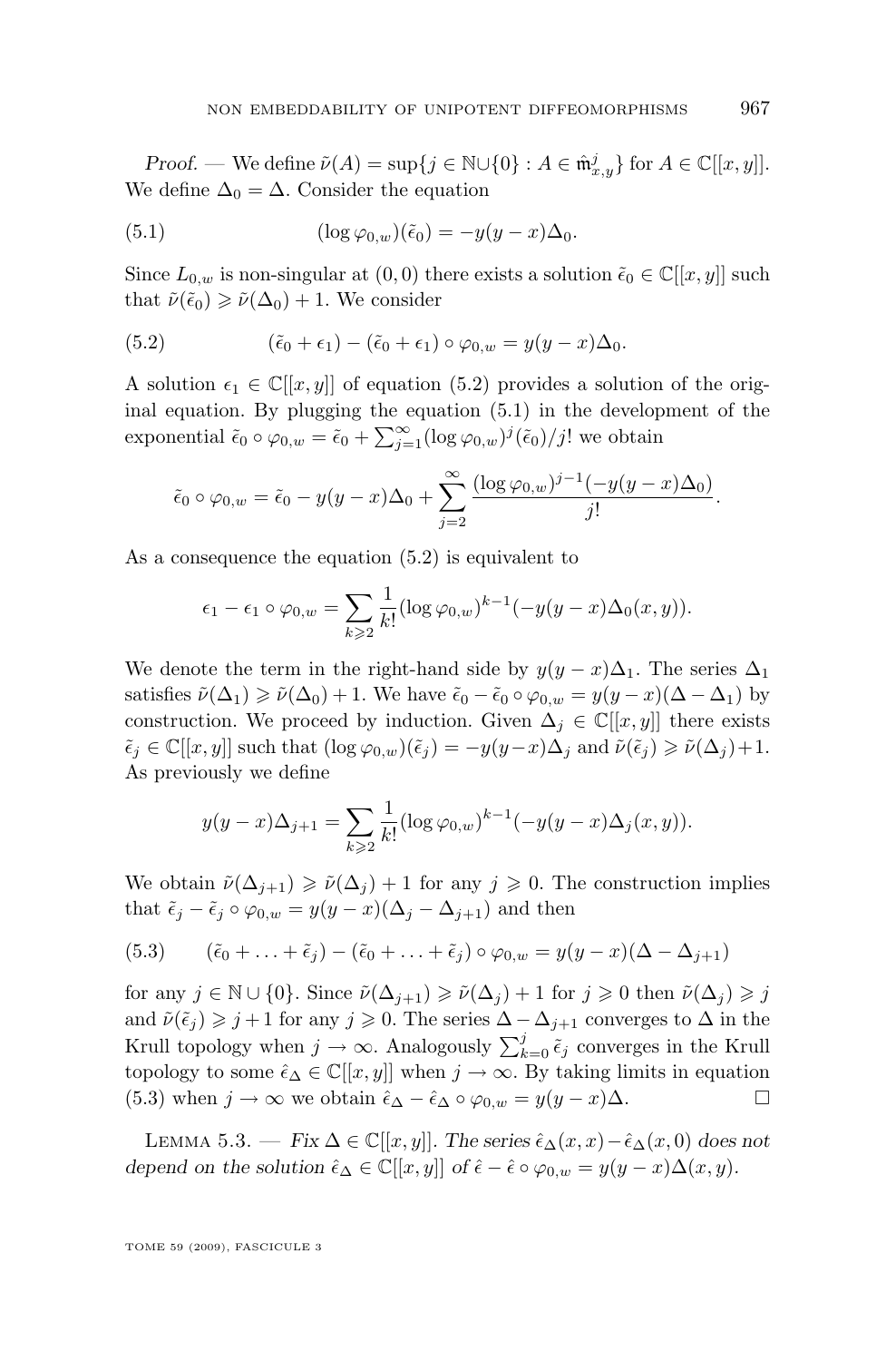<span id="page-18-0"></span>*Proof.* — It suffices to prove  $\hat{\epsilon}(x, x) - \hat{\epsilon}(x, 0) = 0$  for any solution  $\hat{\epsilon}$  in  $\mathbb{C}[[x,y]]$  of  $\hat{\epsilon} - \hat{\epsilon} \circ \varphi_{0,w} = 0$ . The series  $\hat{\epsilon}$  belongs to  $\mathcal{F}(\log \varphi_{0,w})$  by lemma [2.3.](#page-7-0) Moreover, lemma [5.1](#page-16-0) implies  $\frac{\partial \hat{\epsilon}}{\partial y} = 0$ . Hence  $\hat{\epsilon}$  belongs to  $\mathbb{C}[[x]]$  and clearly  $\hat{\epsilon}(x, x) - \hat{\epsilon}(x, 0) = 0.$ 

Given  $\Delta \in \mathbb{C}[[x, y]]$  and a solution  $\hat{\epsilon}_{\Delta} \in \mathbb{C}[[x, y]]$  of the equation

$$
\hat{\epsilon} - \hat{\epsilon} \circ \varphi_{0,w} = y(y - x) \Delta(x, y)
$$

we define  $S_w(\Delta) = \hat{\epsilon}_{\Delta}(x, x) - \hat{\epsilon}_{\Delta}(x, 0)$ . The lemmas [5.2](#page-16-0) and [5.3](#page-17-0) imply that  $S_w : \mathbb{C}[[x,y]] \to \mathbb{C}[[x]]$  is a well-defined linear functional. Proposition [4.5](#page-15-0) implies that if  $\varphi_{\Delta,w}$  has embeddable formal class for any  $\Delta \in \mathfrak{m}_{x,y}$  then  $S_w(\mathfrak{m}_{x,y}) \subset \mathbb{C}\lbrace x \rbrace.$ 

LEMMA 5.4. — Let  $w \in \mathbb{C}\{x, y\} \setminus \mathfrak{m}_{x,y}$ . Then we have

$$
S_w \left( \frac{\log \varphi_{0,w}}{y(y-x)} [y(y-x) \Delta(x,y)] \right) = 0
$$

*for any*  $\Delta \in \mathbb{C}[[x, y]]$ *.* 

*Proof.* — Let  $\hat{\epsilon}_0 \in \mathbb{C}[[x,y]]$  be a solution of  $\hat{\epsilon} - \hat{\epsilon} \circ \varphi_{0,w} = y(y-x) \Delta(x,y)$ . Let  $t \in \mathbb{C}$ . By pre-composing the previous equation with  $\exp(t \ln \varphi_{0,w})$  we obtain

$$
\hat{\epsilon}_0 \circ \exp(t \ln \varphi_{0,w}) - \hat{\epsilon}_0 \circ \varphi_{0,w} \circ \exp(t \ln \varphi_{0,w}) = [y(y-x)\Delta] \circ \exp(t \ln \varphi_{0,w}).
$$
  
Denote  $\hat{\epsilon}_t = \hat{\epsilon}_0 \circ \exp(t \ln \varphi_{0,w}).$  The formal diffeomorphisms  $\varphi_{0,w}$  and

 $\exp(t\ln\varphi_{0,w})$  commute for any  $t \in \mathbb{C}$  (see equation [\(2.2\)](#page-6-0) in section [2\)](#page-5-0). Thus  $\hat{\epsilon}_t$  satisfies the equation

$$
\hat{\epsilon}_t - \hat{\epsilon}_t \circ \varphi_{0,w} = [y(y-x) \Delta(x,y)] \circ \exp(t \ln \varphi_{0,w})
$$

for any  $t \in \mathbb{C}$ . Moreover, we have

 $\hat{\epsilon}_0 \circ \exp(t \ln \varphi_{0,w})(x,x) - \hat{\epsilon}_0 \circ \exp(t \ln \varphi_{0,w})(x,0) = \hat{\epsilon}_0(x,x) - \hat{\epsilon}_0(x,0).$ 

That implies

$$
S_w\left(\frac{[y(y-x)\Delta(x,y)]\circ\exp(t\ln\varphi_{0,w})-[y(y-x)\Delta(x,y)]}{ty(y-x)}\right)=0
$$

for any  $t \in \mathbb{C}^*$ . By taking the limit at  $t = 0$  we obtain the thesis of the lemma.

Next we replace our difference equation with a differential equation.

PROPOSITION 5.5. — *Let*  $w \in \mathbb{C}\{x, y\} \setminus \mathfrak{m}_{x,y}$  and  $\Delta \in \mathbb{C}[[x, y]]$ *. Consider a solution*  $\hat{\Gamma}_{\Delta}$  *of*  $(\log \varphi_{0,w})(\hat{\Gamma}) = -y(y-x)\Delta$ *. Then we have* 

$$
S_w(\Delta) = \hat{\Gamma}_{\Delta}(x, x) - \hat{\Gamma}_{\Delta}(x, 0).
$$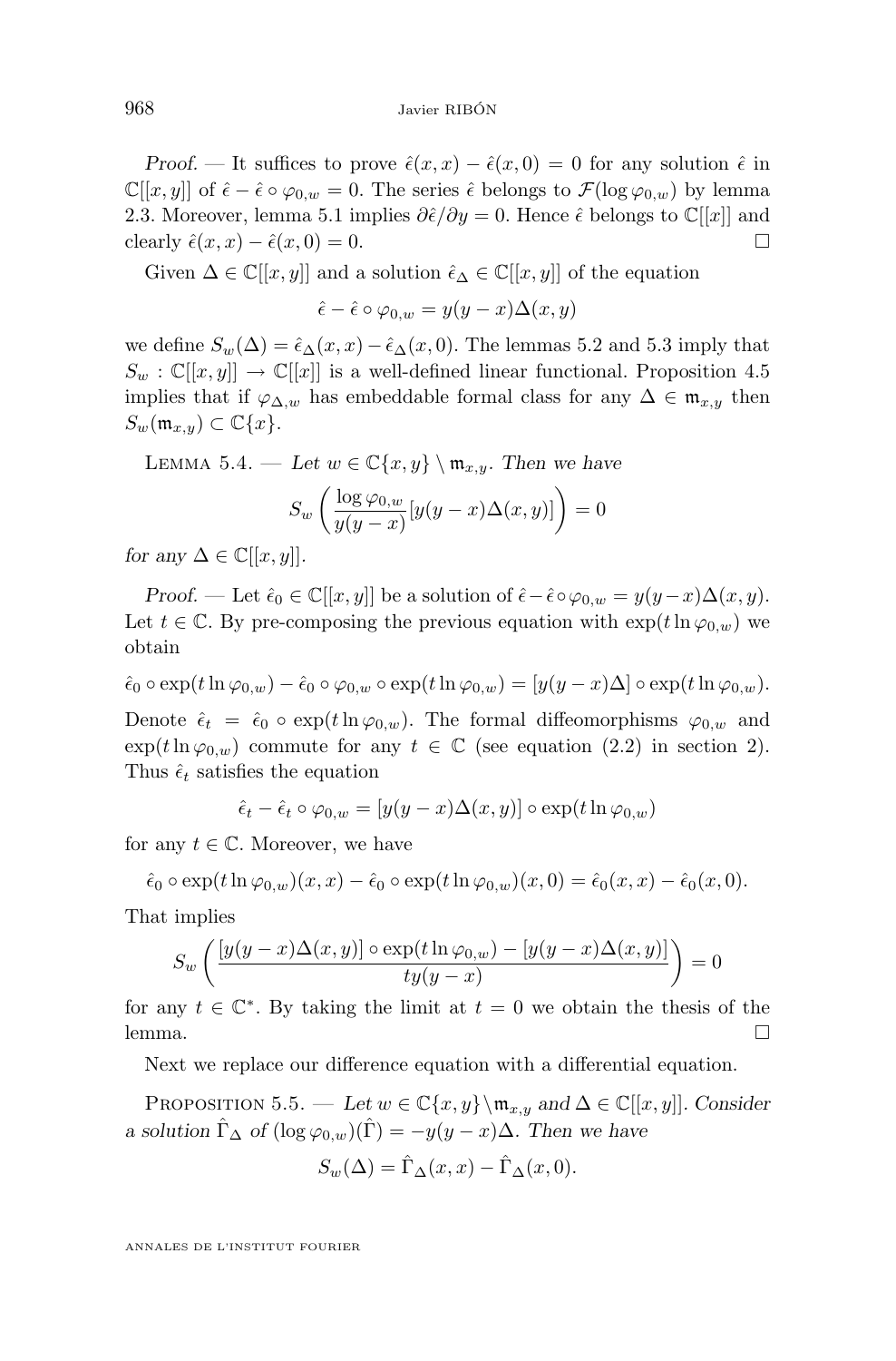<span id="page-19-0"></span>*Proof.* — We define  $\Pi \in \mathbb{C}[[x, y]]$  such that

$$
y(y - x)\Pi = \sum_{k \geqslant 2} \frac{(\log \varphi_{0,w})^{k-2} (y(y - x)\Delta(x,y))}{k!}.
$$

The definition is correct since the right hand side belongs to the ideal  $(y(y-x))$  of  $\mathbb{C}[[x,y]]$ . By using  $\hat{\Gamma}_{\Delta} \circ \varphi_{0,w} = \hat{\Gamma}_{\Delta} + \sum_{j=1}^{\infty} (\log \varphi_{0,w})^j (\hat{\Gamma}_{\Delta})/j!$ and  $(\log \varphi_{0,w})(\hat{\Gamma}_{\Delta}) = -y(y-x)\Delta$  we obtain

$$
\hat{\Gamma}_{\Delta} - \hat{\Gamma}_{\Delta} \circ \varphi_{0,w} = y(y - x)\Delta + (\log \varphi_{0,w})(y(y - x)\Pi).
$$

Consider a solution  $\hat{\epsilon}_{\Delta} \in \mathbb{C}[[x,y]]$  of  $\hat{\epsilon} - \hat{\epsilon} \circ \varphi_{0,w} = y(y-x)\Delta(x,y)$ . Then  $\hat{\alpha} = \Gamma_{\Delta} - \hat{\epsilon}_{\Delta}$  is a solution of

$$
\hat{\alpha} - \hat{\alpha} \circ \varphi_{0,w} = y(y-x) \frac{\log \varphi_{0,w}}{y(y-x)} [y(y-x) \Pi].
$$

The right hand side is a formal power series. We obtain

$$
(\hat{\Gamma}_{\Delta} - \hat{\epsilon}_{\Delta})(x, x) - (\hat{\Gamma}_{\Delta} - \hat{\epsilon}_{\Delta})(x, 0) = 0
$$

by lemma [5.4.](#page-18-0)  $\Box$ 

COROLLARY 5.6. — *Suppose*  $\log \varphi_{0,w} \in \mathcal{X}_N(\mathbb{C}^2,0)$ . Then  $S_w(\mathbb{C}\{x,y\})$ *is contained in*  $\mathbb{C}\{x\}$ .

*Remark 5.7.* — Given  $\log \varphi_{0,w} \in \mathcal{X}_N(\mathbb{C}^2,0)$  there is no a convergent solution  $\hat{\epsilon}_{\Delta}$  of the equation  $\hat{\epsilon} - \hat{\epsilon} \circ \varphi_{0,w} = y(y-x) \Delta(x,y)$  for general  $\Delta \in \mathbb{C}\{x,y\}$ . The divergence of  $S_w(\Delta)$  is a stronger property than the divergence of every  $\hat{\epsilon}_{\Delta}$ .

#### **6. The induced differential equation**

Let  $v \in \mathbb{C}[[x,y]]$ . Let  $D_v : \mathbb{C}\{x,y\} \to \mathbb{C}[[x]]$  be the operator defined by  $D_v(H) = \hat{\epsilon}_H(x, x) - \hat{\epsilon}_H(x, 0)$  where  $\hat{\epsilon}_H \in \mathbb{C}[[x, y]]$  is a solution of the equation  $\partial \hat{\epsilon}/\partial y = vH$ . The definition of  $D_v(H)$  does not depend on the choice of  $\hat{\epsilon}_H$ . This section is devoted to prove

PROPOSITION 6.1. — Let  $v \in \mathbb{C}[[x,y]]$ . If  $D_v(\mathbb{C}\{x,y\}) \subset \mathbb{C}\{x\}$  then v *belongs to*  $\mathbb{C}\{x,y\}$ *.* 

Fix  $\epsilon, \delta > 0$ . We define the Banach space  $B_{\epsilon,\delta}$  whose elements are the series  $H = \sum_{0 \leq j,k} H_{j,k} x^j y^k \in \mathbb{C}[[x,y]]$  such that

$$
||H||_{\epsilon,\delta} = \sum_{0 \leq j,k} |H_{j,k}| \epsilon^j \delta^k < +\infty.
$$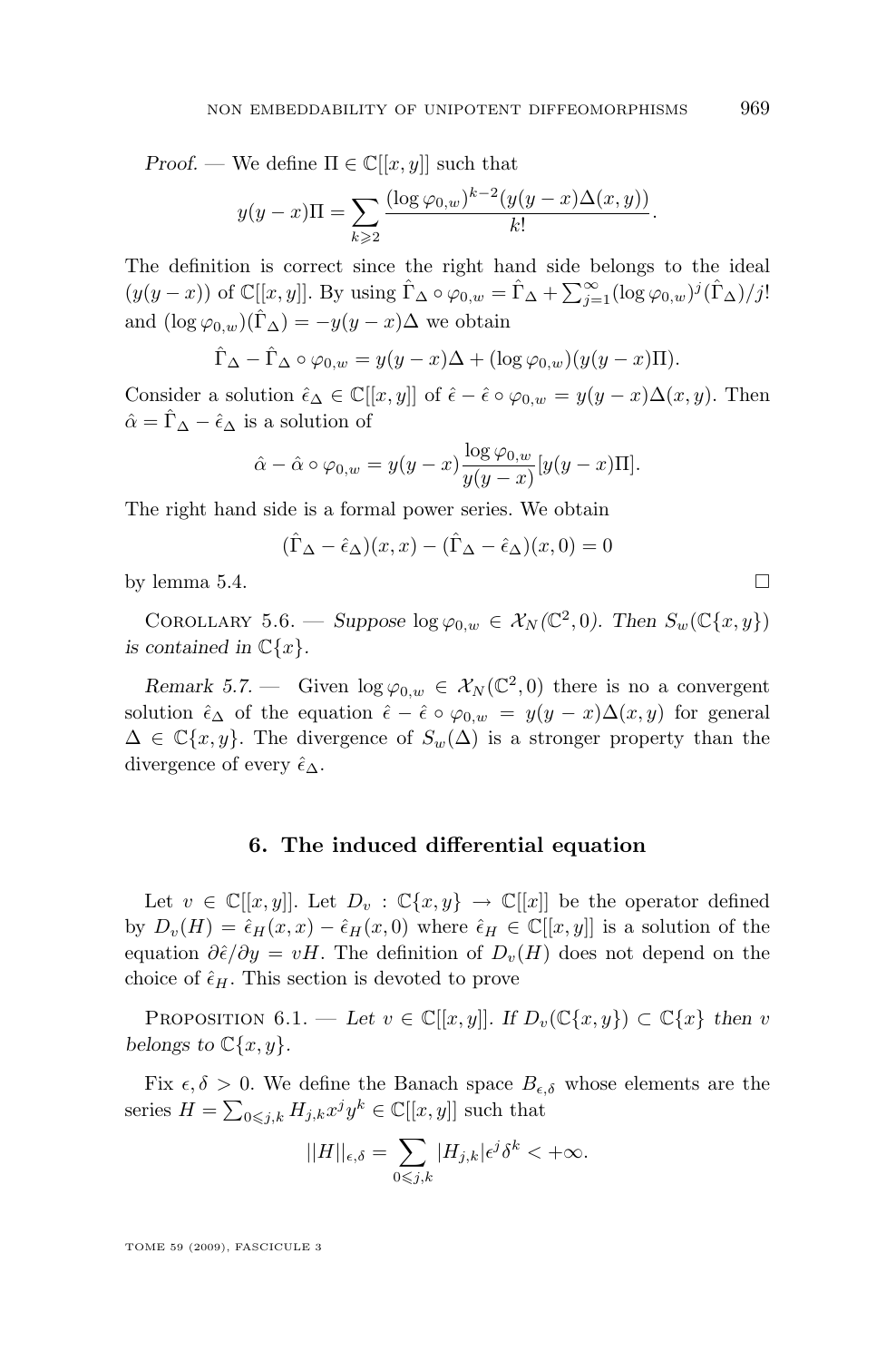<span id="page-20-0"></span>We have  $B_{\epsilon,\delta} \subset \mathbb{C}\{x,y\}$ . Moreover, a function  $H \in B_{\epsilon,\delta}$  is holomorphic in  $B(0, \epsilon) \times B(0, \delta)$  and continuous in  $\overline{B}(0, \epsilon) \times \overline{B}(0, \delta)$ . Given v in  $\mathbb{C}[[x, y]]$ we can define for  $j \geq 1$  the linear functionals  $D_v^j : B_{\epsilon,\delta} \to \mathbb{C}$  such that

$$
D_v(H) = \sum_{j \geqslant 1} D_v^j(H) x^j
$$

for any  $H \in B_{\epsilon,\delta}$ .

LEMMA 6.2. — Let  $v \in \mathbb{C}[[x,y]]$ . Then  $D_v^j : B_{\epsilon,\delta} \to \mathbb{C}$  is a continuous *linear functional for any*  $j \in \mathbb{N}$ .

*Proof.* — We denote  $H = \sum_{0 \leq k,l} H_{k,l}(H) x^k y^l$ . Denote

$$
v = \sum_{a,b \geqslant 0} v_{a,b} x^a y^b.
$$

A solution of

$$
\frac{\partial \hat{\epsilon}}{\partial y} = vH = \sum_{a,b,k,l \ge 0} v_{a,b} H_{k,l}(H) x^{a+k} y^{b+l}
$$

is obtained by making  $\hat{\epsilon} = \sum_{a,b,k,l \geqslant 0} (b+l+1)^{-1} v_{a,b} H_{k,l}(H) x^{a+k} y^{b+l+1}.$ Hence we have

$$
D_v(H) = \sum_{a,b,k,l \geqslant 0} \frac{v_{a,b}H_{k,l}(H)}{b+l+1} x^{a+k+b+l+1}.
$$

and then

$$
D_v^j = \sum_{k+l < j} \left( \sum_{a+b=j-k-l-1} \frac{v_{a,b}}{b+l+1} \right) H_{k,l} \quad \forall j \in \mathbb{N}.
$$

It suffices to prove that  $H_{k,l}: B_{\epsilon,\delta} \to \mathbb{C}$  is a continuous functional for all  $0 \leq k, l$ . Since  $|H_{k,l}(H)| \epsilon^k \delta^l \leq ||H||_{\epsilon,\delta}$  for any  $H \in B_{\epsilon,\delta}$  then we obtain  $||H_{k,l}|| = \sup{ |H_{k,l}(H)| : H \in B_{\epsilon,\delta} \text{ with } ||H||_{\epsilon,\delta} \leqslant 1 \} \leqslant \epsilon^{-k} \delta^{-l}$  $\Box$ 

LEMMA 6.3. — Let  $v \in \mathbb{C}[[x, y]]$ . Consider the operators  $D_v^j : B_{\epsilon, \delta} \to \mathbb{C}$  $f \circ f \in \mathbb{N}$ . Either  $\limsup_{j \to \infty} \sqrt[j]{||D_v^j||} < +\infty$  or  $D_v(H) \notin \mathbb{C}{x}$  for any H *in a dense subset of*  $B_{\epsilon,\delta}$ *.* 

*Proof.* — Suppose  $\limsup_{j\to\infty} \sqrt[j]{||D_v^j||} = +\infty$ . We choose a sequence  $(a_j)$  of positive numbers such that  $a_j \to \infty$  and

$$
\limsup_{j \to \infty} \frac{\sqrt[j]{||D_v^j||}}{a_j} = +\infty.
$$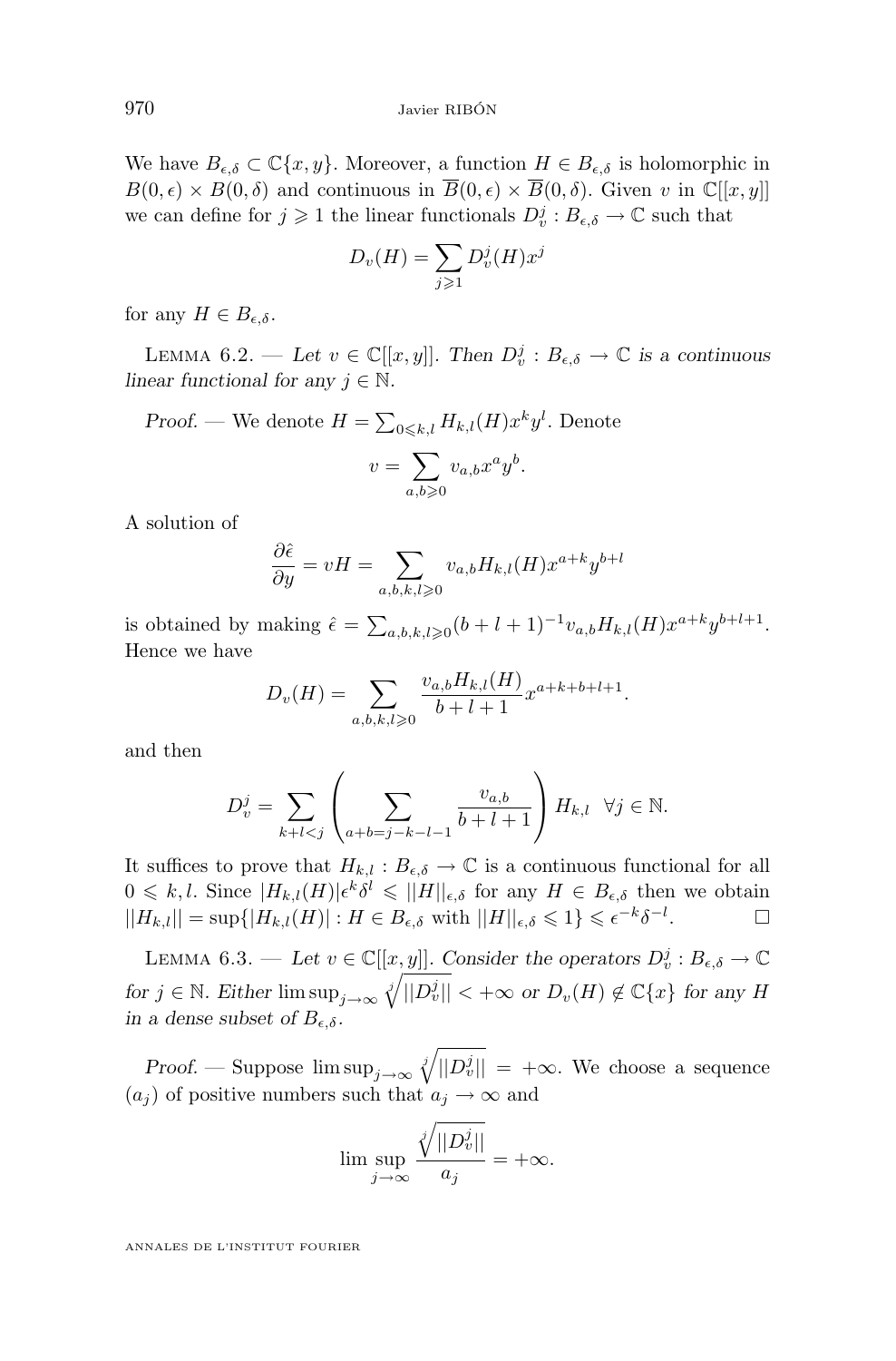Hence  $\limsup_{j\to\infty}||D_v^j/a_j^j|| = +\infty$ . We deduce that

$$
\lim \sup_{j \to \infty} |D_v^j(H)|/a_j^j = +\infty
$$

for any H in a dense subset E of  $B_{\epsilon,\delta}$  by the uniform boundedness principle. Moreover, since

$$
\limsup_{j \to \infty} \sqrt[j]{|D_v^j(H)|} \ge \liminf_{j \to \infty} a_j = +\infty
$$

then  $D_v(H) \notin \mathbb{C}\{x\}$  for any  $H \in E$ .

**PROPOSITION** 6.4. — *Consider*  $v \in \mathbb{C}[[x,y]]$  *and*  $D_v : B_{\epsilon,\delta} \to \mathbb{C}[[x]]$ *. Suppose*  $D_v(B_{\epsilon,\delta}) \subset \mathbb{C}\{x\}$ . Then there exists  $\eta_{\epsilon,\delta} > 0$  *such that*  $D_v(H)$ *belongs to*  $\mathcal{O}(B(0, \eta_{\epsilon,\delta}))$  *for any*  $H \in B_{\epsilon,\delta}$ *.* 

*Proof.* — There exists  $\eta_{\epsilon,\delta} > 0$  such that  $\limsup_{j\to\infty} \sqrt[j]{||D_v^j||} \leq 1/\eta_{\epsilon,\delta}$ by lemma [6.3.](#page-20-0) As a consequence

$$
\limsup_{j\to\infty}\sqrt[j]{|D_v^j(H)|}\leqslant \limsup_{j\to\infty}\left(\sqrt[j]{||D_v^j||}\sqrt[j]{||H||_{\epsilon,\delta}}\right)\leqslant 1/\eta_{\epsilon,\delta}.
$$

That implies that  $D_v(H) \in \mathcal{O}(B(0, \eta_{\epsilon,\delta}))$  for any  $H \in B_{\epsilon,\delta}$ .

*Proof of prop.* [6.1.](#page-19-0) — Consider the functionals  $D_v : B_{1,1} \to \mathbb{C}[[x]]$  and  $D_v^j : B_{1,1} \to \mathbb{C}$  for any  $j \geq 1$ . Since  $D_v(B_{1,1}) \subset \mathbb{C}{x}$  then there exists  $C \geq 1$  such that  $||D_v^j|| \leq C^j$  for any  $j \geq 1$  by lemma [6.3.](#page-20-0) We denote  $v = \sum_{0 \leq a,b} v_{a,b} x^a y^b$ . We have

$$
D_v^1(1) = v_{0,0} \Rightarrow |v_{0,0}| \leqslant ||D_v^1|| ||1||_{1,1} \leqslant C.
$$

We want to estimate  $v_{k,0}, v_{k-1,1}, \ldots, v_{0,k}$  for any  $k \geq 0$ . Let us calculate  $D_v(y^{r-1})$  for  $r \in \mathbb{N}$ . The equation  $\partial \hat{\epsilon}/\partial y = vy^{r-1} = \sum_{a,b\geqslant 0} v_{a,b}x^a y^{b+r-1}$ has a solution  $\hat{\epsilon} = \sum_{a,b\geqslant 0} (b+r)^{-1} v_{a,b} x^a y^{b+r}$ . We deduce that

$$
D_v(y^{r-1}) = \sum_{a,b \geqslant 0} (b+r)^{-1} v_{a,b} x^{a+b+r}.
$$

In particular  $D_v^{k+r}(y^{r-1}) = \sum_{a+b=k} v_{a,b}/(b+r) = \sum_{b=0}^k v_{k-b,b}/(b+r)$  for any  $r \in \mathbb{N}$ . We obtain

Hilb<sup>k</sup> 
$$
\begin{pmatrix} v_{k,0} \\ v_{k-1,1} \\ \vdots \\ v_{0,k} \end{pmatrix} = \begin{pmatrix} D_v^{k+1}(1) \\ D_v^{k+2}(y) \\ \vdots \\ D_v^{2k+1}(y^k) \end{pmatrix}
$$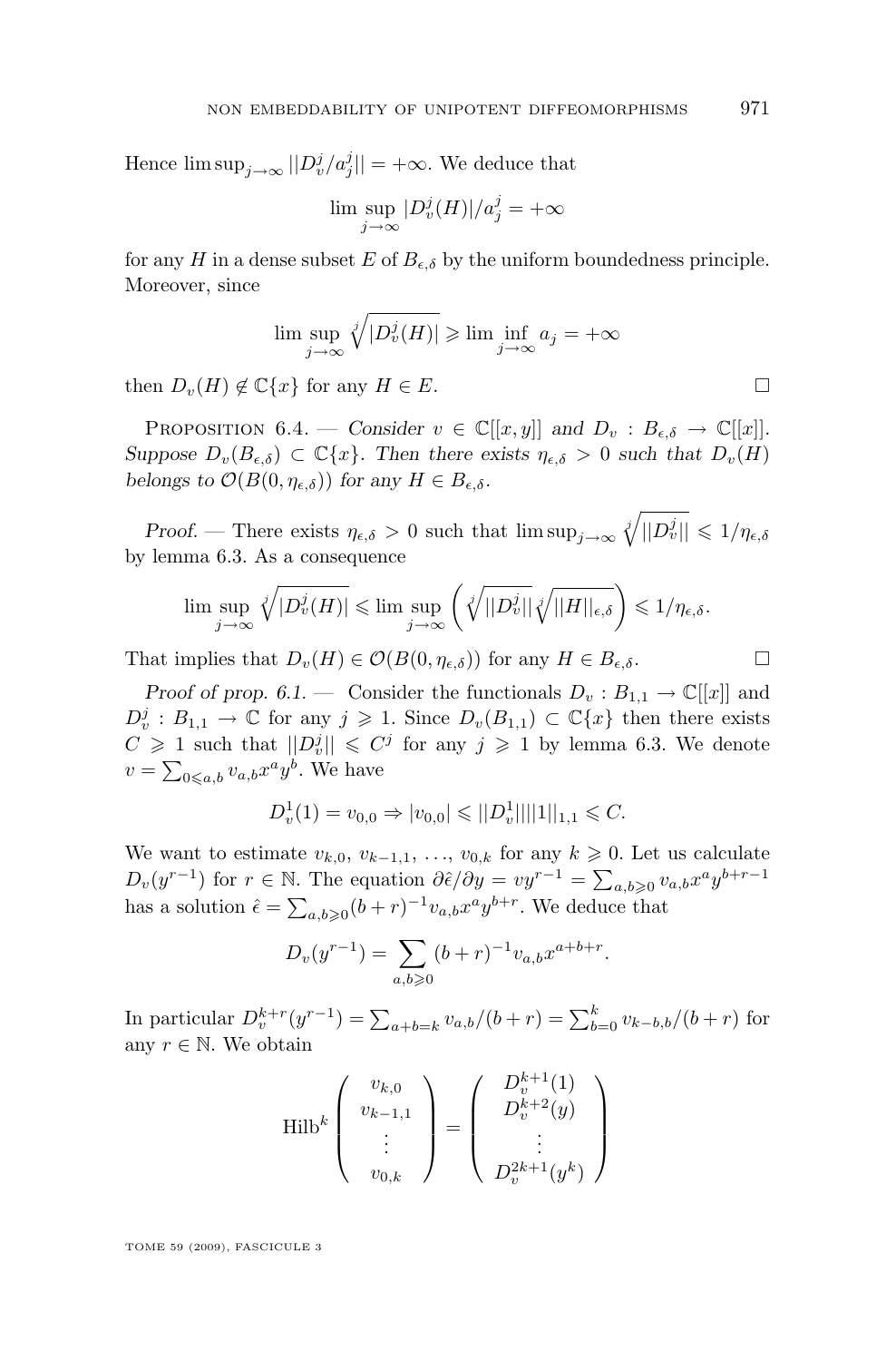where Hilb<sup>k</sup> is the  $(k+1) \times (k+1)$  Hilbert matrix; this is a real symmetric matrix such that  $\text{Hilb}_{a,b}^k = 1/(a + b - 1)$  for  $1 \leq a, b \leq k + 1$ . Moreover  $Hilb<sup>k</sup>$  is positive definite and following [\[5\]](#page-24-0) we obtain that

$$
||(\text{Hilb}^k)^{-1}||_2 = \frac{\rho^{4k}}{K\sqrt{k}}(1+o(1))
$$

where  $K = (8\pi^{3/2} 2^{3/4})/(1 + \sqrt{2})^4$ ,  $\rho = 1 + \sqrt{2}$  and  $|| \dots ||_2$  is the spectral norm. We have  $|D_v^{k+l+1}(y^l)| \leq ||D_v^{k+l+1}|| ||y^l||_{1,1} \leq C^{k+l+1}$ . As a consequence we obtain

$$
||v_{k,0},\ldots,v_{0,k}||_2 \leq \frac{\rho^{4k}}{K\sqrt{k}}\sqrt{k+1}C^{2k+1}(1+o(1)).
$$

where  $||v_{k,0}, \ldots, v_{0,k}||_2$  is the euclidean norm. Then

$$
|v_{l,m}| \leq \frac{\rho^{4(l+m)}}{K\sqrt{l+m}}\sqrt{l+m+1}C^{2(l+m)+1}(1+o(1))
$$

for  $0 \leq l, m$  where  $\lim_{l+m\to\infty} o(1) = 0$ . We deduce that v belongs to  $\mathcal{O}(B(0,1/(\rho^4 C^2)) \times B(0,1/(\rho^4 C^2))$ ))).  $\qquad \qquad \Box$ 

#### **7. End of the proof of the Main Theorem**

The following proposition will imply the Main Theorem.

PROPOSITION 7.1. — Let  $w \in \mathbb{C}\{x, y\} \setminus \mathfrak{m}_{x,y}$ . Suppose that  $\log \varphi_{0,w}$ *is not convergent. Then there exists*  $\Delta \in \mathfrak{m}_{x,y}$  *such that*  $\varphi_{\Delta,w}$  *has nonembeddable formal class.*

*Proof.* — Suppose the result is false. Hence  $S_w(\mathfrak{m}_{x,y}) \subset \mathbb{C}\{x\}$  by propo-sition [4.5.](#page-15-0) Let  $\hat{w} \in \mathbb{C}[[x,y]]$  be the unit such that  $L_{0,w} = \hat{w}(x,y)\partial/\partial y$ (see lemma [5.1\)](#page-16-0). By hypothesis  $\hat{w}$  is a divergent power series. By propo-sition [5.5](#page-18-0) the series  $\hat{\Gamma}_{\Delta}(x, x) - \hat{\Gamma}_{\Delta}(x, 0)$  belongs to  $\mathbb{C}\{x\}$  for any solution  $\Gamma_{\Delta} \in \mathbb{C}[[x,y]]$  of

$$
\frac{\partial \hat{\Gamma}}{\partial y} = -\frac{\Delta(x, y)}{\hat{w}(x, y)}
$$

and any  $\Delta \in \mathfrak{m}_{x,y}$ . Since  $D_{-x/\hat{w}}(\mathbb{C}\{x,y\}) \subset \mathbb{C}\{x\}$  then  $-x/\hat{w}$  belongs to  $\mathbb{C}\{x,y\}$  by proposition [6.1.](#page-19-0) We deduce that  $\hat{w} \in \mathbb{C}\{x,y\}$ ; that is a contradiction.

To end the proof of the Main Theorem it suffices to exhibit an example of a diffeomorphism  $\varphi_{0,w}$  such that  $\log \varphi_{0,w}$  is divergent by proposition 7.1.

If  $w(0, y) \in \mathcal{O}(\mathbb{C})$  then  $(y \circ \varphi_{0,w})(0, y)$  is an entire function different than y. Then  $(\log \varphi_{0,w})_{|x=0}$  is divergent (see [\[1\]](#page-24-0)). Therefore  $\log \varphi_{0,w}$  is divergent. In particular we can choose  $w = 1$ .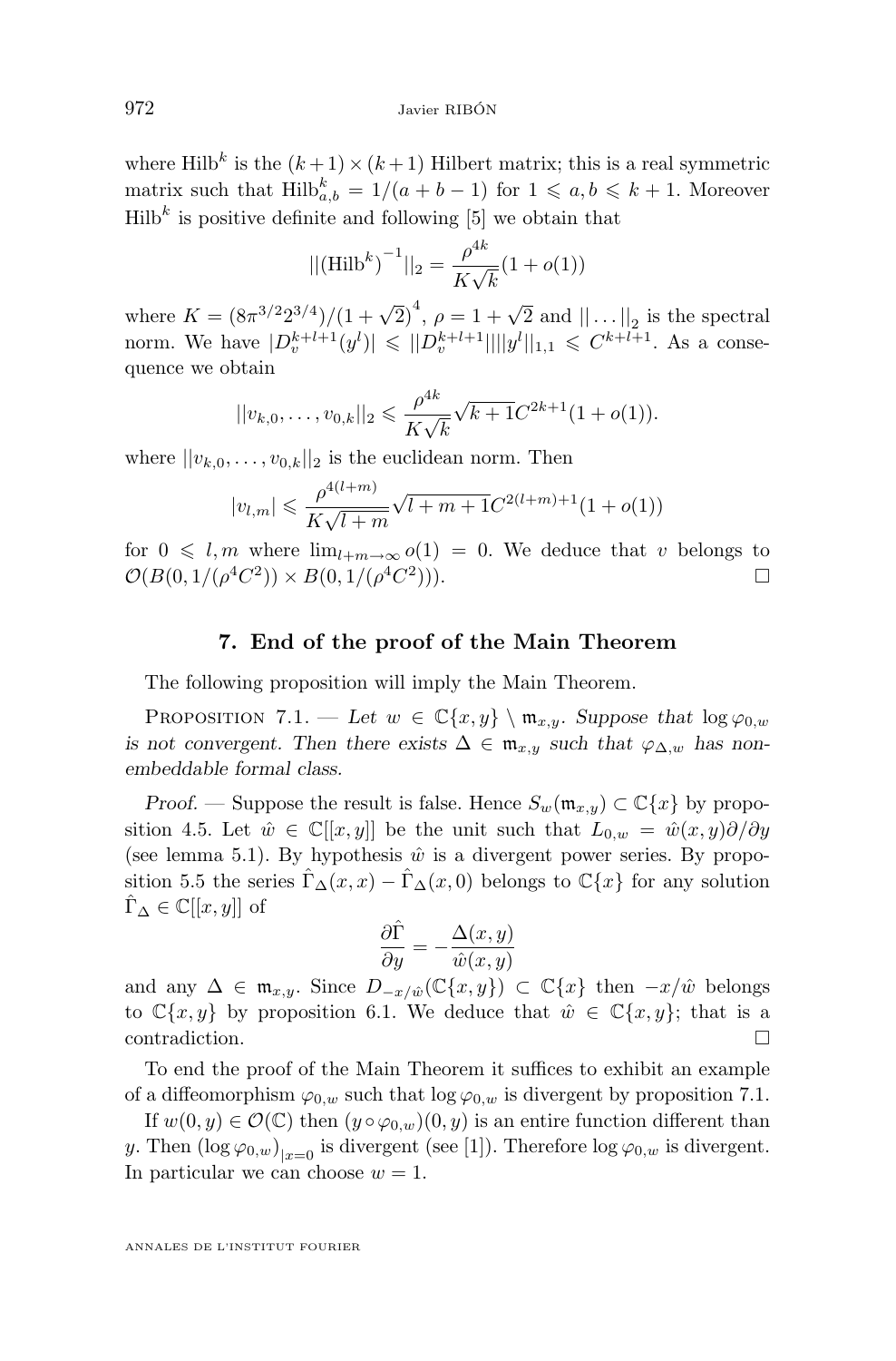#### **8. Remarks and generalizations**

In our approach a unipotent  $\tau \in \text{Diff}(\mathbb{C}^n, 0)$  has embeddable formal class if  $\log \tau$  is formally conjugated to a germ of convergent vector field. This is a strong concept of embeddability. There is an alternative definition: We say that the formal class of  $\tau \in \text{Diff}(\mathbb{C}^n,0)$  is weakly embeddable if there exists a germ of vector field  $Y$  vanishing at 0 whose exponential is formally conjugated to  $\tau$ . This definition is suppler but not so geometrically significant. For instance  $Id = \exp(0) \in \text{Diff}(\mathbb{C}, 0)$  is the exponential of every germ of vector field whose first jet is  $2\pi i z\partial/\partial z$ . It is natural to restrict our study to the strong case. Anyway, in the family  $(\varphi_{\Delta,w})$  the strong and weak concepts of embeddability for formal classes coincide. Hence the formal class of a general  $\varphi_{\Delta,w}$  is non-weakly embeddable.

There exists  $\varphi_{\Delta_0,w_0}$  whose formal class is non-embeddable. That is the generic situation. Consider the set

$$
E = \{ \varphi_{\Delta, w} : \Delta \in \mathfrak{m}_{x,y} \text{ and } w(0,0) = 1 \} \subset \text{Diff}_u(\mathbb{C}^2, 0).
$$

For every  $\varphi_{\Delta,w}$  there exists  $\mu \in \mathbb{C}^*$  such that  $(x/\mu, y/\mu) \circ \varphi_{\Delta,w} \circ (\mu x, \mu y)$  is in E. Then to study the embeddability of formal classes in the family  $(\varphi_{\Delta,w})$ we can restrict ourselves to E. In particular we can suppose  $\varphi_{\Delta_0,w_0} \in E$ . The set E is an affine space whose underlying vector space is  $\mathfrak{m}_{x,y} \times \mathfrak{m}_{x,y}$ . Then  $E$  is the union of the complex lines

$$
L_{A,B}: \lambda \mapsto \varphi_{\Delta_0 + \lambda A, w_0 + \lambda B}.
$$

where  $A, B \in \mathfrak{m}_{x,y}$ . By arguing like in section [4](#page-12-0) and applying proposition [4.3](#page-15-0) we can prove that for any line  $L_{A,B}$  through  $\varphi_{\Delta_0,w_0}$  the transport mapping is divergent outside of a polar set. The non-embeddability of the formal class is clearly the generic situation in E.

Consider  $\Delta$ , w such that  $\varphi_{\Delta,w}$  has non-embeddable formal class. We define

$$
\varphi_{\Delta,w}^n = (z_1 + z_2(z_2 - z_1)\Delta(z_1, z_2), z_2 + z_2(z_2 - z_1)w(z_1, z_2), z_3, \ldots, z_n).
$$

Then  $\varphi_{\Delta,w}^n \in \widehat{\text{Diff}}_u(\mathbb{C}^n,0) \cap \text{Diff}(\mathbb{C}^n,0)$  has non-embeddable formal class for any  $n \geqslant 2$ . Hence there are unipotent germs of diffeomorphisms with non-embeddable formal class for any dimension greater than 1.

Let  $f \in \mathfrak{m}_{x,y}$ . Consider the family

$$
\varphi_{\Delta,w}^f = (x + f(x,y)\Delta(x,y), y + f(x,y)w(x,y))
$$

where  $\Delta(0,0) = 0 \neq w(0,0)$ . The choice  $f = y(y-x)$  is by no means special. We can choose f such that its decomposition  $x^m f_1^{n_1} \dots f_p^{n_p}$  in irreducible factors satisfies  $\nu((f_1 \dots f_p)(0, y)) > 1$ . This condition means that in a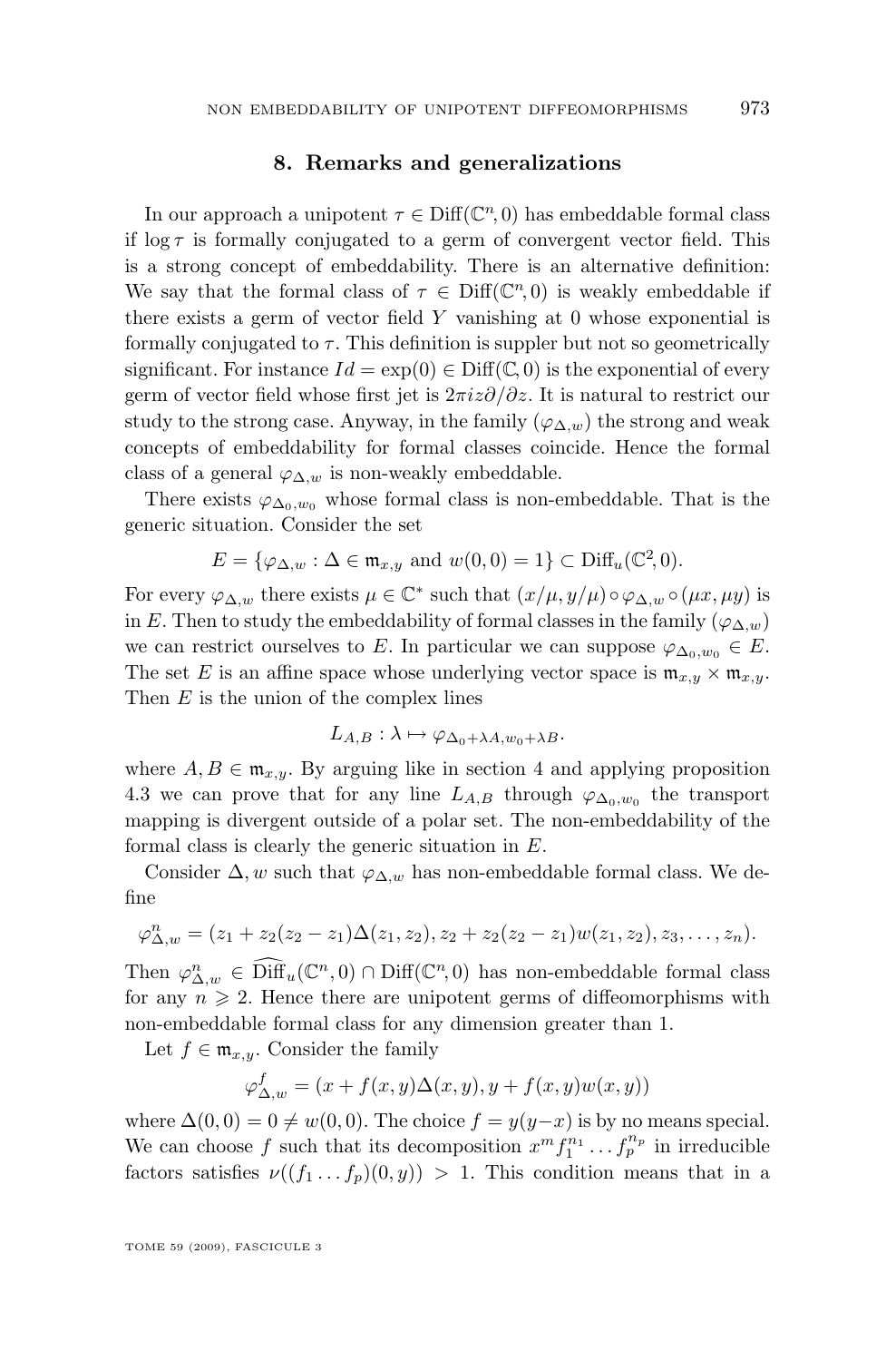<span id="page-24-0"></span>suitable domain  $\sharp({f = 0} \cap {x = c}) > 1$  for any  $c \neq 0$  in a neighborhood of 0. It is the condition we need to define an analogue of the transport mapping. Fix w such that  $\ln \varphi_{0,w}^f$  is divergent; we can adapt the results in this paper to prove that there exists  $\varphi_{\Delta,w}^f$  with non-embeddable formal class for some  $\Delta \in \mathfrak{m}_{x,y}$ . The two main difficulties in the proof are:

- The formal invariants are slightly more complicated [\[15\]](#page-25-0) [\[14\]](#page-25-0). This phenomenon is isolated in the example  $f = y^{a_0}(y - x)^{a_1}$  for  $a_j \in \mathbb{N}$ . If  $a_j > 1$  the function  $|Jac \varphi_{\Delta,w}^f|_{|y=jx}$  is identically equal to 1, it is a trivial formal invariant. Anyway, there are always non-constant functions on  $y = 0$  and  $y = x$  which are formal invariants. This is crucial to prove proposition [3.12](#page-12-0) since otherwise we can not claim that the action of a formal conjugation on a fixed points curve is convergent. The rest of the proof is basically the same.
- The technical details in the proofs are in general trickier. That is the situation if the curve  $f = 0$  is complicated, for instance if its components are singular. Anyway, the proof basically follows the same lines. The additions are intended to make the strategy in this paper work. We chose the case  $f = y(y-x)$  because the presentation is clearer but it contains all the main ideas.

#### BIBLIOGRAPHY

- [1] P. Ahern & J.-P. Rosay, "Entire functions, in the classification of differentiable germs tangent to the identity, in one or two variables", *Trans. Amer. Math. Soc.* **347** (1995), no. 2, p. 543-572.
- [2] J. Ecalle, "Théorie des invariants holomorphes.", *Public. Math. Orsay* (1974), no. 67, p. 206.
- [3] ——— , "Théorie itérative: introduction à la théorie des invariants holomorphes", *J. Math. Pures Appl. (9)* **54** (1975), p. 183-258.
- [4] Y. S. Ilyashenko, "Nonlinear Stokes phenomena", in *Nonlinear Stokes phenomena*, Adv. Soviet Math., vol. 14, Amer. Math. Soc., Providence, RI, 1993, p. 1-55.
- [5] G. A. KALYABIN, "Asymptotics of the smallest eigenvalues of Hilbert-type matrices", *Funct. Anal. Appl.* **35** (2001), no. 1, p. 67-70.
- [6] S. Kuksin & J. Pöschel, "On the inclusion of analytic symplectic maps in analytic Hamiltonian flows and its applications", in *Seminar on Dynamical Systems (St. Petersburg, 1991)*, Progr. Nonlinear Differential Equations Appl., vol. 12, Birkhäuser, Basel, 1994, p. 96-116.
- [7] B. Malgrange, "Travaux d'Écalle et de Martinet-Ramis sur les systèmes dynamiques", in *Bourbaki Seminar, Vol. 1981/1982*, Astérisque, vol. 92, Soc. Math. France, Paris, 1982, p. 59-73.
- [8] J. Martinet & J.-P. Ramis, "Classification analytique des équations differentielles non linéaires résonnantes du premier ordre", *Ann. Sci. Ecole Norm. Sup.* **4** (1983), no. 16, p. 571-621.
- [9] J.-F. Mattei & R. Moussu, "Holonomie et intégrales premières", *Ann. Sci. École Norm. Sup. (4)* **13** (1980), no. 4, p. 469-523.